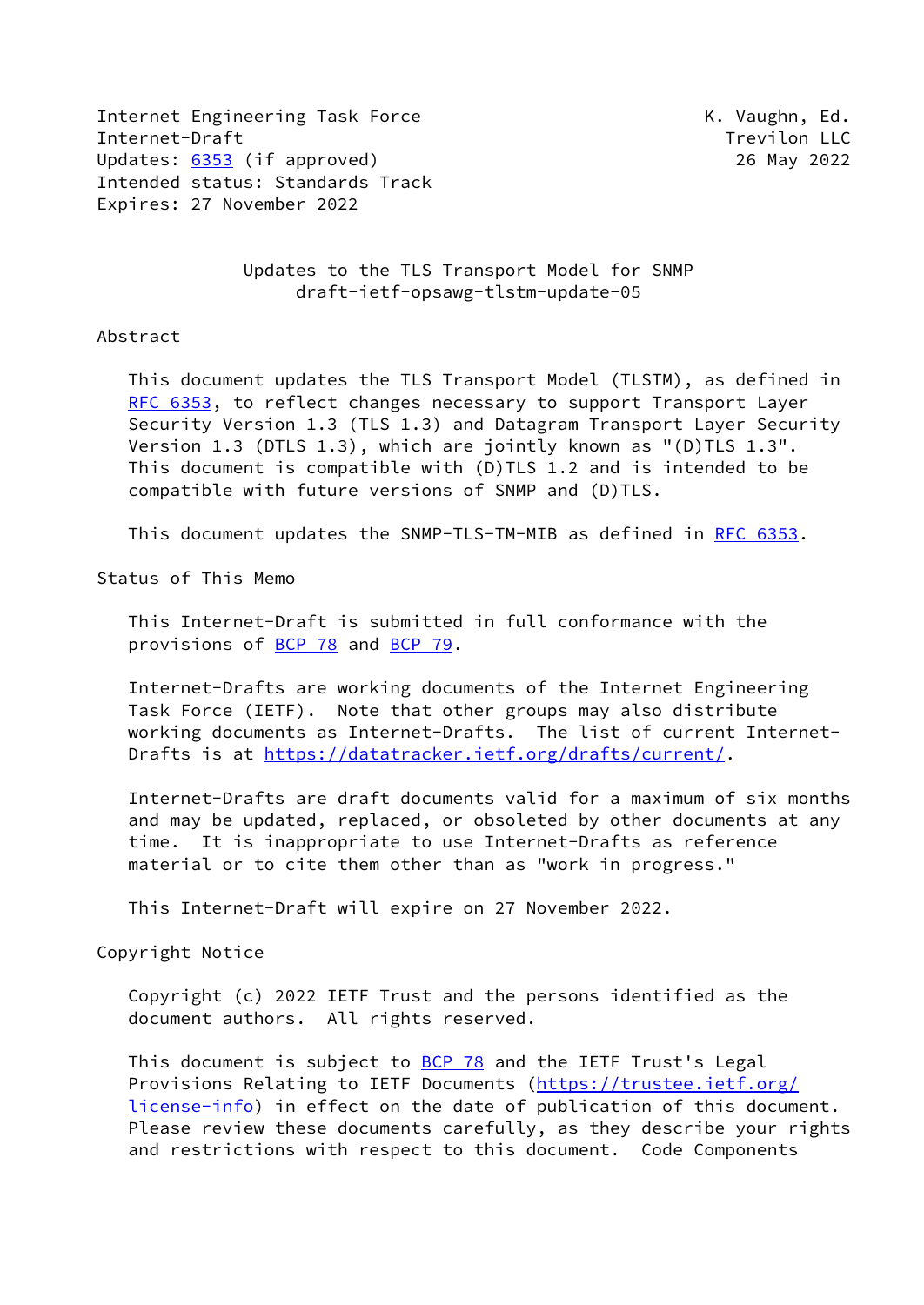<span id="page-1-1"></span>

| Internet-Draft |  |  | Updates to the TLSTM for SNMP |  |  | May 2022 |
|----------------|--|--|-------------------------------|--|--|----------|
|----------------|--|--|-------------------------------|--|--|----------|

 extracted from this document must include Revised BSD License text as described in Section 4.e of the [Trust Legal Provisions](https://trustee.ietf.org/license-info) and are provided without warranty as described in the Revised BSD License.

# Table of Contents

|                                                           | $\overline{2}$ |
|-----------------------------------------------------------|----------------|
|                                                           | $\overline{2}$ |
|                                                           | $\overline{3}$ |
| 2.1.                                                      | $\overline{3}$ |
| 2.2.                                                      | $\overline{4}$ |
|                                                           | $\overline{5}$ |
| 3. Additional Rules for TLS 1.3                           | $\overline{5}$ |
| 3.1. Zero Round Trip Time Resumption $(0-RTT)$            | $\frac{5}{2}$  |
| 3.2. TLS ciphersuites, extensions and protocol invariants | 6              |
| 4.                                                        | 6              |
| 5.                                                        | 28             |
| 6.                                                        | 28             |
| 7.                                                        | 29             |
| 8.                                                        | 29             |
| Normative References<br>8.1.                              | <u>29</u>      |
| Informative References 31<br>8.2.                         |                |
| Author's Address                                          | $\frac{31}{2}$ |
|                                                           |                |

# <span id="page-1-0"></span>[1](#page-1-0). Introduction

This document updates and clarifies how the rules of [\[RFC6353](https://datatracker.ietf.org/doc/pdf/rfc6353)] apply when using Transport Layer Security (TLS) or Datagram Transport Layer Security (DTLS) versions later than 1.2. This document jointly refers to these two protocols as "(D)TLS". The update also incorporates the [\[RFC8996](https://datatracker.ietf.org/doc/pdf/rfc8996)] update, which prohibits the use of TLS versions prior to TLS 1.2. Although the text of this document specifically references SNMPv3 and (D)TLS 1.3, this document may be applicable to future versions of these protocols and is backwards compatible with (D)TLS 1.2.

#### <span id="page-1-2"></span>[1.1](#page-1-2). Conventions

 Within this document the terms "TLS", "DTLS", and "(D)TLS" apply to all versions of the indicated protocols. The term "SNMP" means "SMNPv3" unless a specific version number is indicated. Specific version numbers are used when the text needs to emphasize version numbers.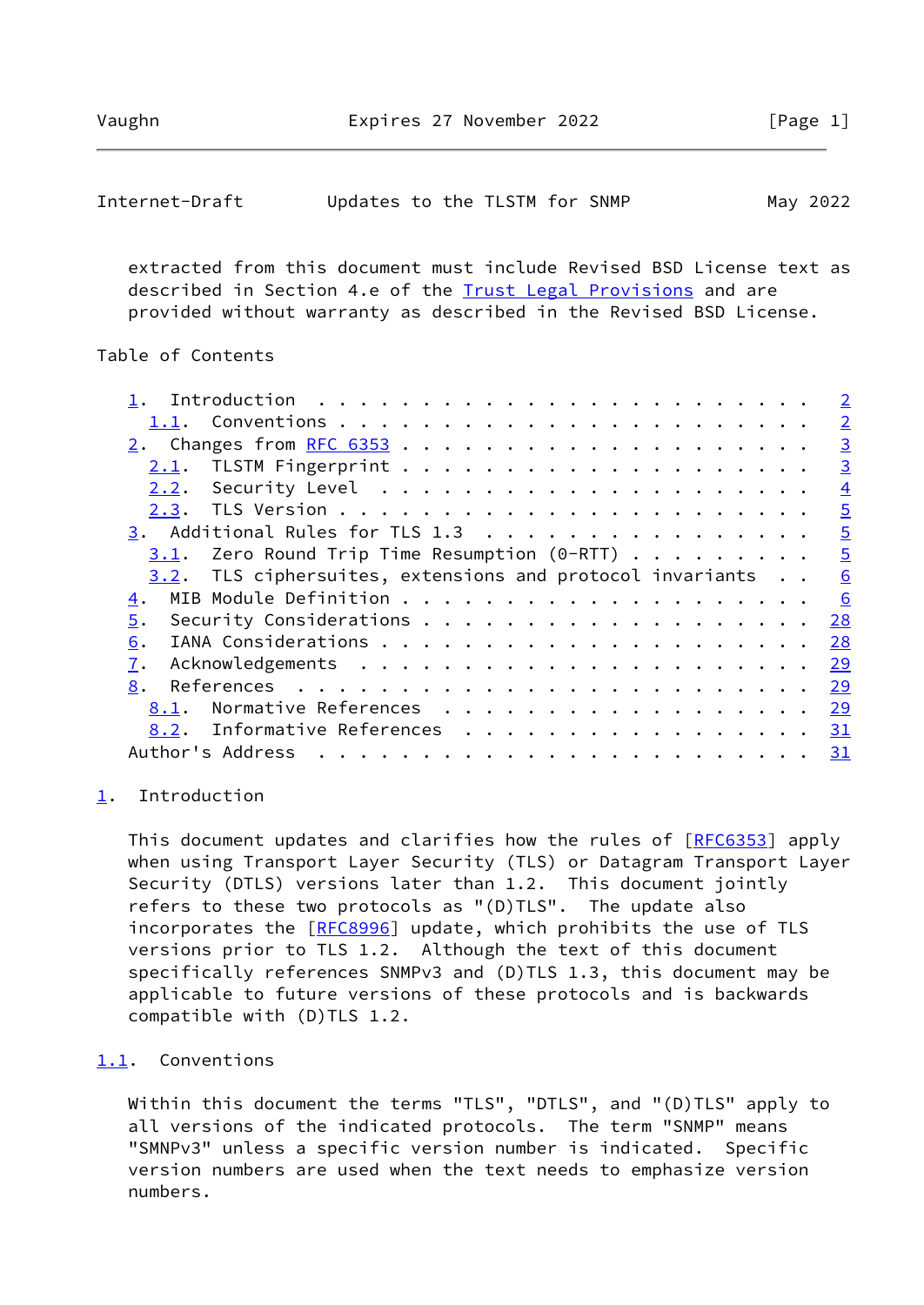For consistency with SNMP-related specifications, this document favors terminology as defined in [\[STD62\]](#page-33-0), rather than favoring terminology that is consistent with non-SNMP specifications. This is consistent with the IESG decision to not require the SNMP terminology

Vaughn **Expires 27 November 2022** [Page 2]

<span id="page-2-1"></span>Internet-Draft Updates to the TLSTM for SNMP May 2022

 be modified to match the usage of other non-SNMP specifications when SNMP was advanced to a Full Standard. "Authentication" in this document typically refers to the English meaning of "serving to prove the authenticity of" the message, not data source authentication or peer identity authentication. The terms "manager" and "agent" are not used in this document because, in the [RFC3411](https://datatracker.ietf.org/doc/pdf/rfc3411) architecture, all SNMP entities have the capability of acting as manager, agent, or both depending on the SNMP application types supported in the implementation. Where distinction is necessary, the application names of command generator, command responder, notification originator, notification receiver, and proxy forwarder are used. See "SNMP Applications" [\(RFC3411](https://datatracker.ietf.org/doc/pdf/rfc3411)) for further information.

 Throughout this document, the terms "client" and "server" are used to refer to the two ends of the TLS transport connection. The client actively opens the TLS connection, and the server passively listens for the incoming TLS connection. An SNMP entity MAY act as a TLS client or server or both, depending on the SNMP applications supported.

 Throughout this document, the term "session" is used to refer to a secure association between two TLS Transport Models that permits the transmission of one or more SNMP messages within the lifetime of the session. The TLS protocol also has an internal notion of a session and although these two concepts of a session are related, when the term "session" is used this document is referring to the TLSTM's specific session and not directly to the TLS protocol's session.

 The key words "MUST", "MUST NOT", "REQUIRED", "SHALL", "SHALL NOT", "SHOULD", "SHOULD NOT", "RECOMMENDED", NOT RECOMMENDED, "MAY", and "OPTIONAL" in this document are to be interpreted as described in [\[RFC2119](https://datatracker.ietf.org/doc/pdf/rfc2119)].

# <span id="page-2-0"></span>[2](#page-2-0). Changes from [RFC 6353](https://datatracker.ietf.org/doc/pdf/rfc6353)

This document updates [[RFC6353](https://datatracker.ietf.org/doc/pdf/rfc6353)]. The changes from [[RFC6353\]](https://datatracker.ietf.org/doc/pdf/rfc6353) are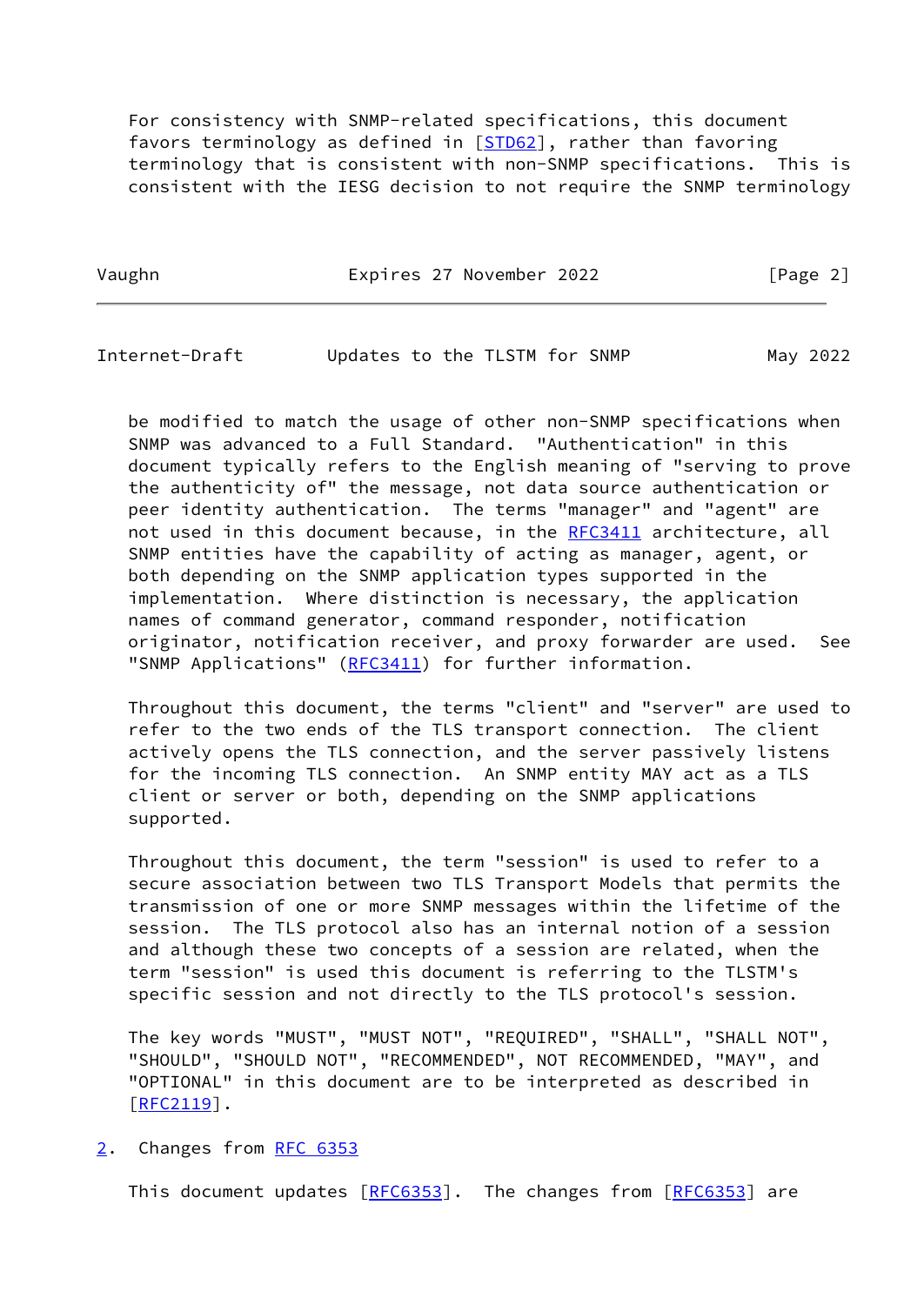defined in the following clauses.

## <span id="page-3-0"></span>[2.1](#page-3-0). TLSTM Fingerprint

 [RFC6353] defines a fingerprint algorithm that references the one octet TLS 1.2 hash algorithm identifier. TLS 1.3 replaced the one octet hash algorithm identifier with a two-octet TLS 1.3 cipher suite identifier. The TLS community does not plan to ever add additional values to the TLS 1.2 hash algorithm registry because some might incorrectly infer that using a new hash algorithm with TLS 1.2 would overcome the limitations of TLS 1.2. However, there is still a need within TLSTM to support new values as they are developed.

| Vaughn | Expires 27 November 2022 | [Page 3] |
|--------|--------------------------|----------|
|        |                          |          |

<span id="page-3-1"></span>Internet-Draft Updates to the TLSTM for SNMP May 2022

 This document updates the definition of SnmpTLSFingerprint to clarify that the one-octet identifier in the fingerprint algorithm uses the IANA SNMP-TLSTM HashAlgorithm Registry; this registry is consistent with the IANA TLS HashAlgorithm Registry for its initial values but can be extended as needed to support new hashing algorithms without implying that the new values can be used by TLS version 1.2. This change allows the reuse of the existing fingerprint TEXTUAL- CONVENTION and minimizes the impact to [\[RFC6353](https://datatracker.ietf.org/doc/pdf/rfc6353)]. The initial values for the SNMP-TLSTM HashAlgorithm Registry are defined below:

| Value          |                 | Description   Recommended   Reference |           |
|----------------|-----------------|---------------------------------------|-----------|
| 0              | none            | N                                     | [REC5246] |
| $\mathbf{1}$   | md <sub>5</sub> | N                                     | [REC5246] |
| $\overline{2}$ | sha1            | N                                     | [REC5246] |
| 3              | sha224          | Υ                                     | [REC5246] |
| $\overline{4}$ | sha256          | Υ                                     | [REC5246] |
| 5              | sha384          | Υ                                     | [REC5246] |
| 6              | sha512          | Υ                                     | [REC5246] |
| 7              | reserved        |                                       | [REC8447] |
|                |                 |                                       |           |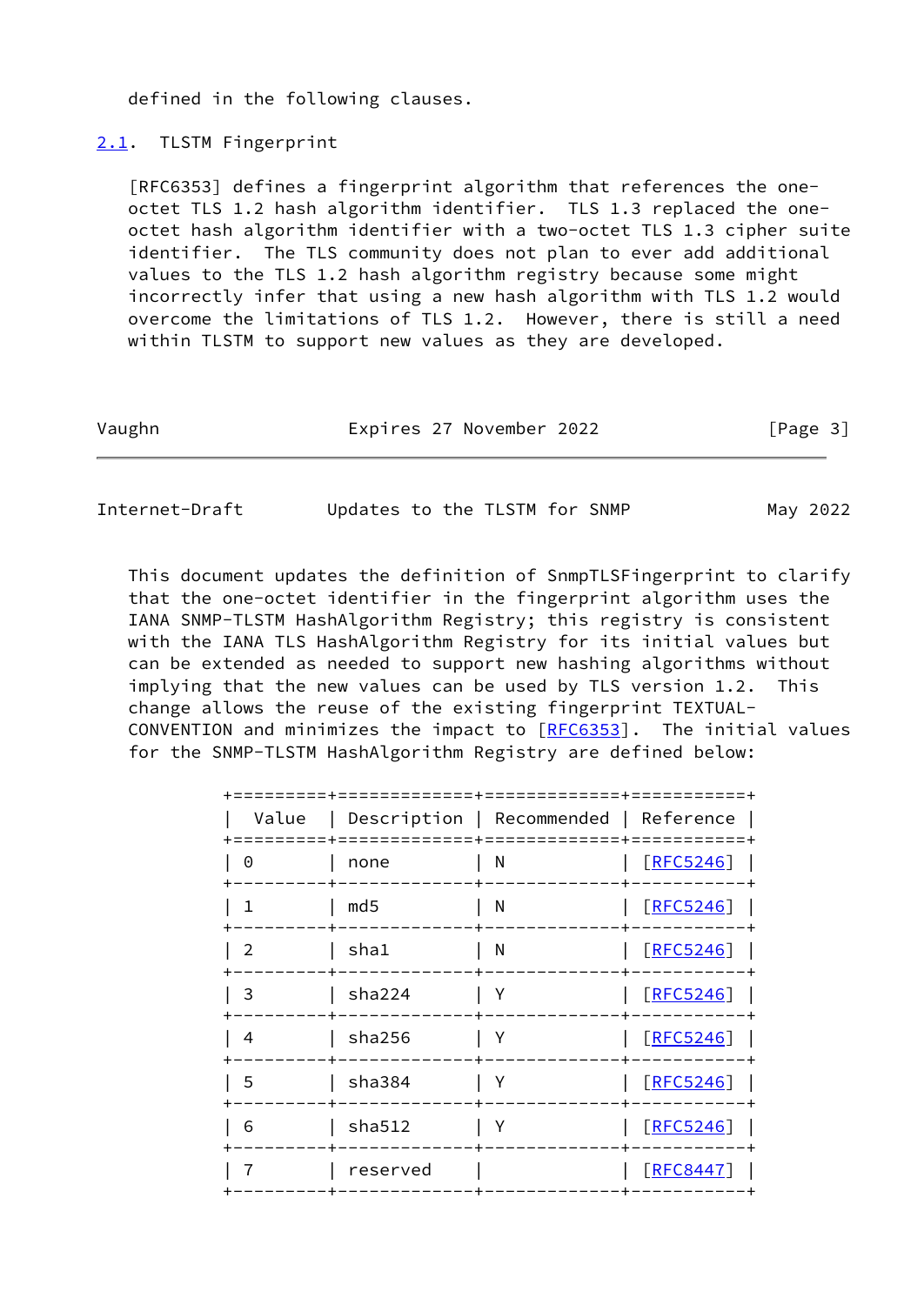| . 8               | $ $ intrinsic $ $ N | [RFC8422] |
|-------------------|---------------------|-----------|
|                   | 9-223   reserved    | [RFC8447] |
| 224-255   private |                     | [RFC5246] |
|                   |                     |           |

Table 1: SNMP-TLSTM Hash Algorithms

 Values zero through 2 MUST NOT be used by implementations of this document but are listed for historical consistency.

<span id="page-4-0"></span>[2.2](#page-4-0). Security Level

The [RFC3411](https://datatracker.ietf.org/doc/pdf/rfc3411) architecture recognizes three levels of security:

\* without authentication and without privacy (noAuthNoPriv)

 $*$  with authentication but without privacy (authNoPriv)

| Vaughn | Expires 27 November 2022 | [Page 4] |
|--------|--------------------------|----------|

<span id="page-4-2"></span>Internet-Draft Updates to the TLSTM for SNMP May 2022

 $*$  with authentication and with privacy (authPriv)

With (D)TLS 1.3, authentication and privacy are always provided. Hence, all exchanges conforming to the rules of this document will include authentication and privacy, regardless of the security level requested.

<span id="page-4-1"></span>[2.3](#page-4-1). TLS Version

 [RFC6353] stated that TLSTM clients and servers MUST NOT request, offer, or use SSL 2.0. [\[RFC8996](https://datatracker.ietf.org/doc/pdf/rfc8996)] prohibits the use of (D)TLS versions prior to version 1.2. TLSTMv1.3 MUST only be used with (D)TLS version 1.2 and later.

<span id="page-4-3"></span>[3](#page-4-3). Additional Rules for TLS 1.3

 This document specifies additional rules and clarifications for the use of TLS 1.3. These rules may additionally apply to future versions of TLS.

<span id="page-4-4"></span>[3.1](#page-4-4). Zero Round Trip Time Resumption (0-RTT)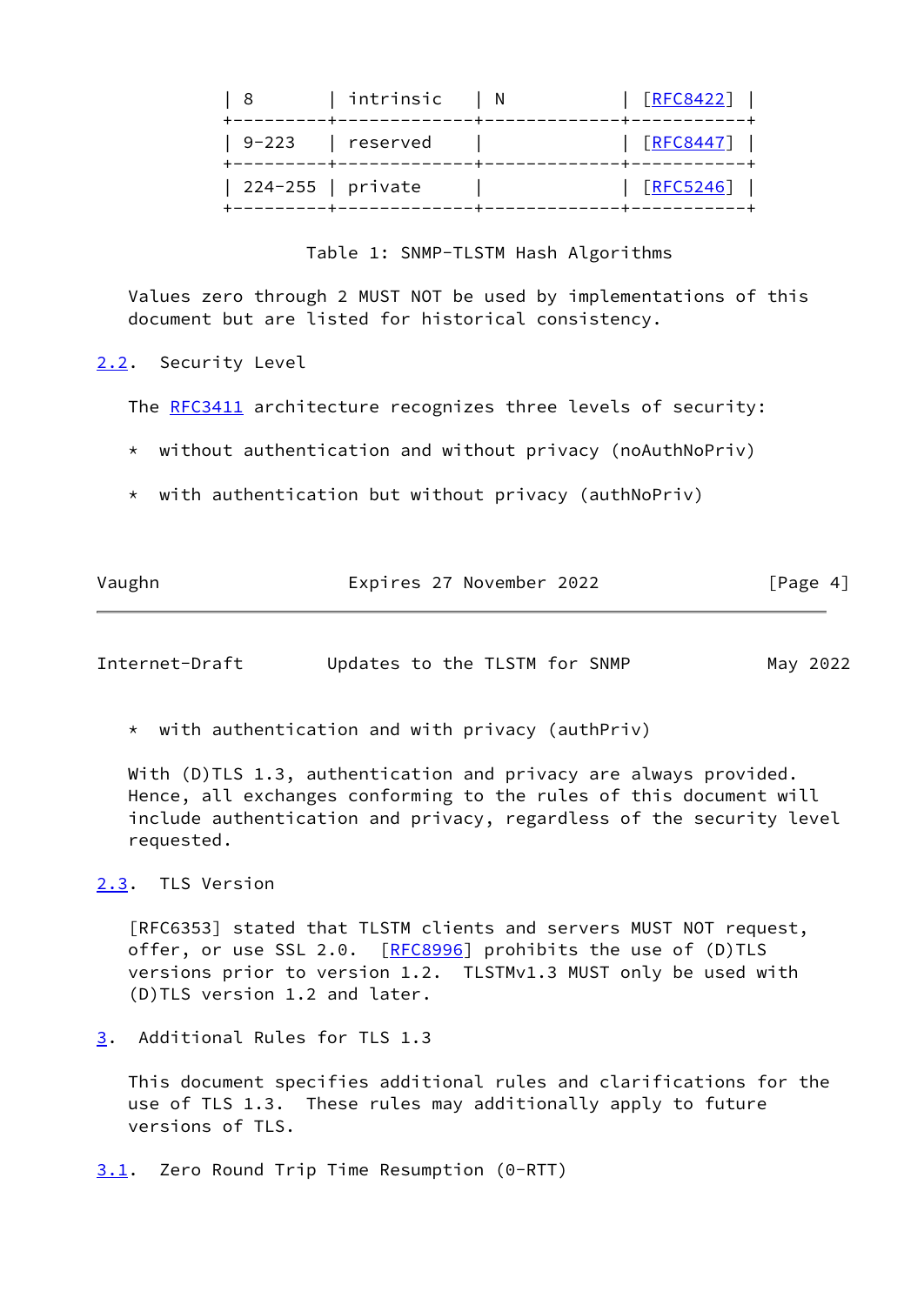TLS 1.3 implementations for SNMP MUST NOT enable the 0-RTT mode of session resumption (either sending or accepting) and MUST NOT automatically resend 0-RTT data if it is rejected by the server. The reason 0-RTT is disallowed is that there are no "safe" messages that if replayed will be guaranteed to cause no harm at a server side: all incoming notification or command responses are meant to be acted upon only once. See Security considerations section for further details.

 TLS TM clients and servers MUST NOT request, offer or use the 0-RTT mode of TLS 1.3. [[RFC8446](https://datatracker.ietf.org/doc/pdf/rfc8446)] removed the renegotiation supported in TLS 1.2 [\[RFC5246](https://datatracker.ietf.org/doc/pdf/rfc5246)]; for session resumption, it introduced a zero-RTT (0-RTT) mode, saving a round-trip at connection setup at the cost of increased risk of replay attacks (it is possible for servers to guard against this attack by keeping track of all the messages received). [\[RFC8446](https://datatracker.ietf.org/doc/pdf/rfc8446)] requires a profile be written for any application that wants to use 0-RTT, specifying which messages are "safe to use" on this mode. The reason 0-RTT is disallowed here is that there are no "safe" SNMP messages that if replayed will be sure to cause no harm at a server side: all incoming notification or command responses have consequences and are to be acted upon only once.

 Renegotiation of sessions is not supported as it is not supported by TLS 1.3.

| Vaughn | Expires 27 November 2022 | [Page 5] |
|--------|--------------------------|----------|

<span id="page-5-1"></span>Internet-Draft Updates to the TLSTM for SNMP May 2022

# <span id="page-5-0"></span>[3.2](#page-5-0). TLS ciphersuites, extensions and protocol invariants

[RFC8446] section 9 requires that, in the absence of application profiles, certain cipher suites, TLS extensions, and TLS protocol invariants are mandatory to implement. This document does not specify an application profile, hence all of the compliance requirements in [\[RFC8446](https://datatracker.ietf.org/doc/pdf/rfc8446)] apply.

<span id="page-5-2"></span>[4](#page-5-2). MIB Module Definition

SNMP-TLS-TM-MIB DEFINITIONS ::= BEGIN

 IMPORTS MODULE-IDENTITY, OBJECT-TYPE, OBJECT-IDENTITY, mib-2, snmpDomains,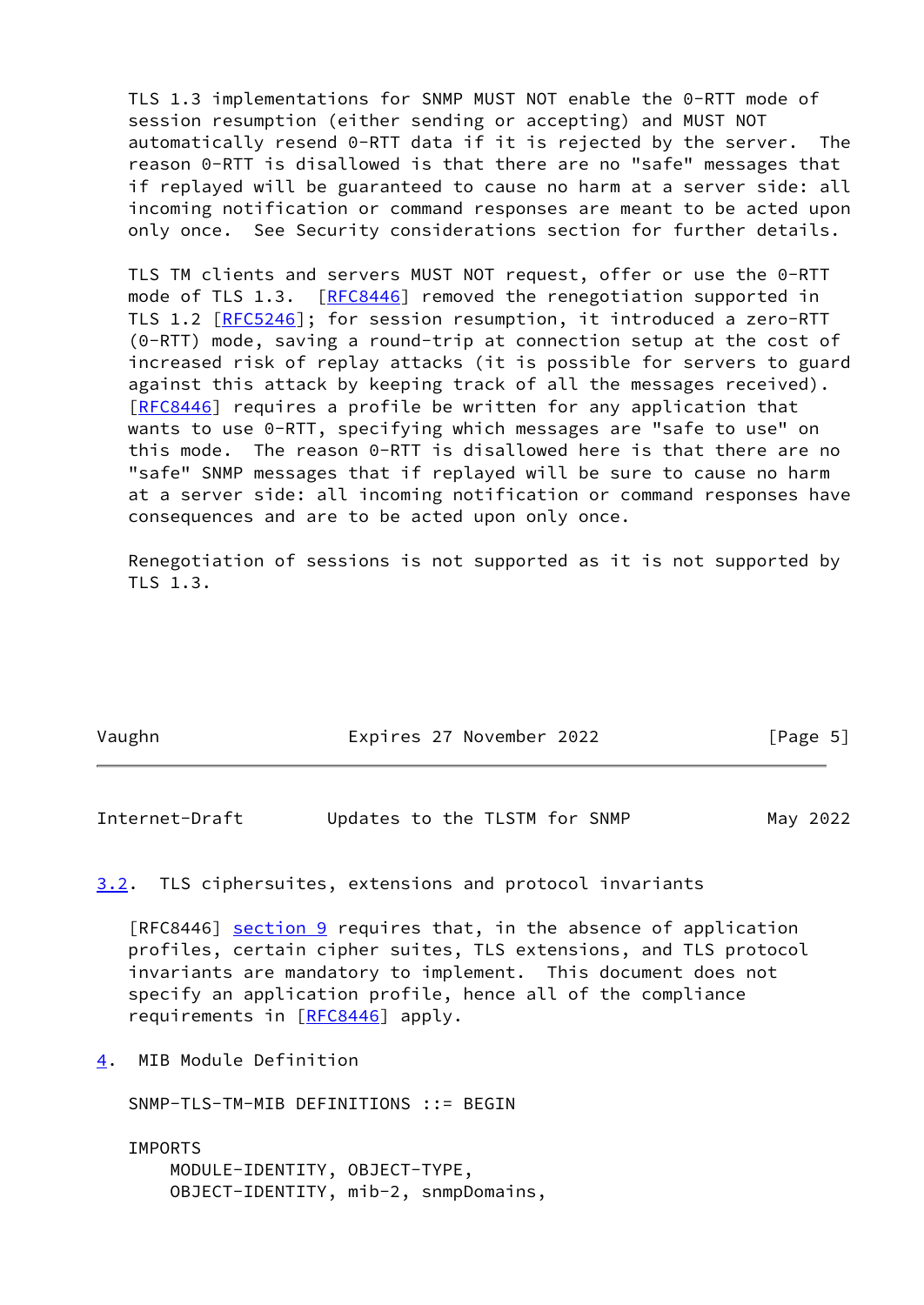Counter32, Unsigned32, Gauge32, NOTIFICATION-TYPE FROM SNMPv2-SMI -- [RFC 2578](https://datatracker.ietf.org/doc/pdf/rfc2578) or any update thereof TEXTUAL-CONVENTION, TimeStamp, RowStatus, StorageType, AutonomousType FROM SNMPv2-TC  $-$  [RFC 2579](https://datatracker.ietf.org/doc/pdf/rfc2579) or any update thereof MODULE-COMPLIANCE, OBJECT-GROUP, NOTIFICATION-GROUP FROM SNMPv2-CONF -- [RFC 2580](https://datatracker.ietf.org/doc/pdf/rfc2580) or any update thereof SnmpAdminString FROM SNMP-FRAMEWORK-MIB -- [RFC 3411](https://datatracker.ietf.org/doc/pdf/rfc3411) or any update thereof snmpTargetParamsName, snmpTargetAddrName FROM SNMP-TARGET-MIB -- [RFC 3413](https://datatracker.ietf.org/doc/pdf/rfc3413) or any update thereof ; snmpTlstmMIB MODULE-IDENTITY LAST-UPDATED "202203050000Z" ORGANIZATION "OPSA Working Group" CONTACT-INFO "WG-EMail: opsawg@ietf.org Mailing list subscription info: <https://www.ietf.org/mailman/listinfo/opsawg> Kenneth Vaughn Trevilon LLC 6606 FM 1488 RD, STE 503 Magnolia, TX 77354 United States Phone: +1 571 331 5670 Email: kvaughn@trevilon.com" DESCRIPTION " The TLS Transport Model MIB Copyright (c) 2010-2022 IETF Trust and the persons identified as authors of the code. All rights reserved.

Vaughn Expires 27 November 2022 [Page 6]

Internet-Draft Updates to the TLSTM for SNMP May 2022

 Redistribution and use in source and binary forms, with or without modification, is permitted pursuant to, and subject to the license terms contained in, the Revised BSD License set forth in [Section 4](#page-5-2).c of the IETF Trust's Legal Provisions Relating to IETF Documents [\(http://trustee.ietf.org/license-info](http://trustee.ietf.org/license-info))."

REVISION "202203050000Z"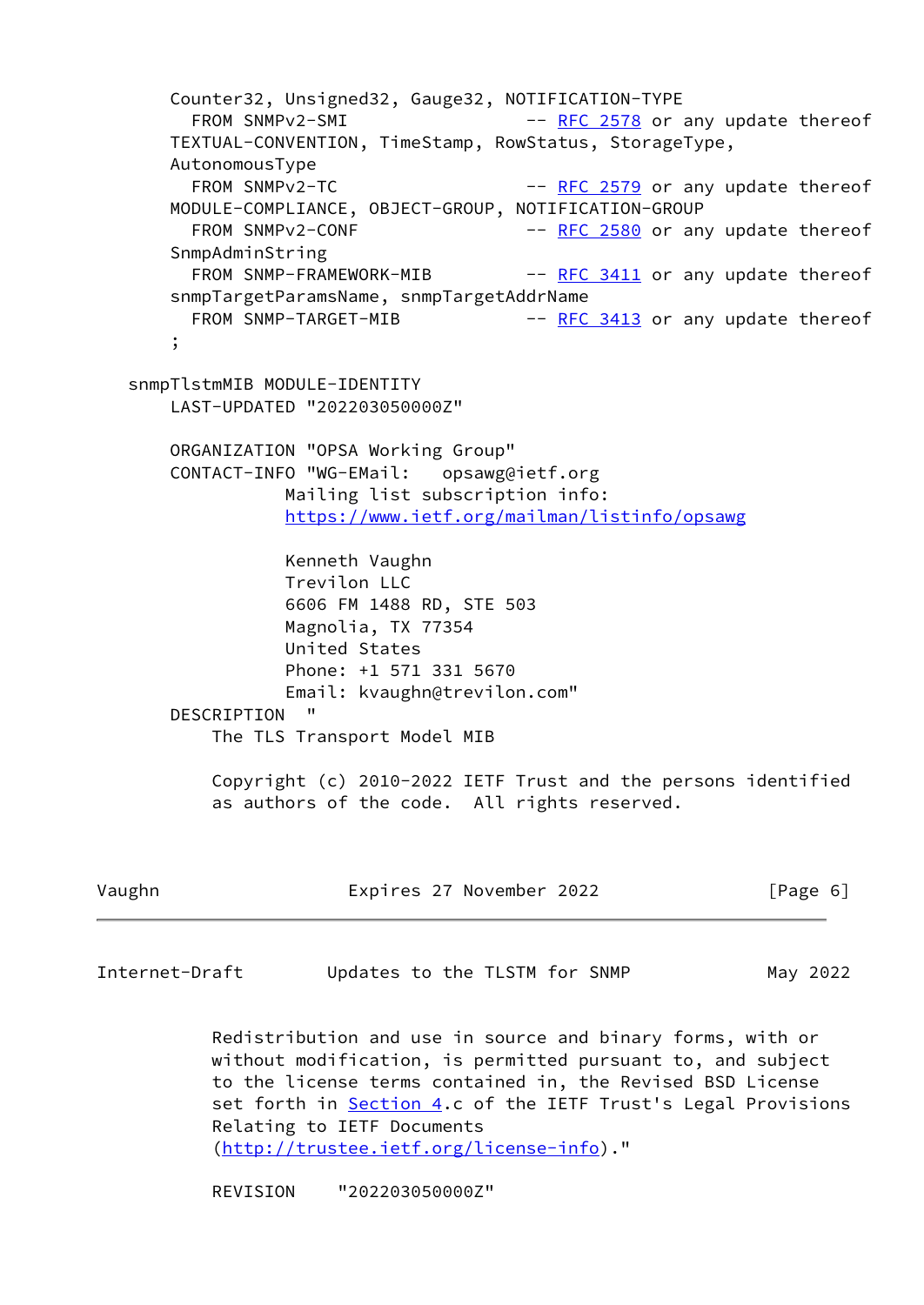```
 DESCRIPTION "This version of this MIB module is part of
                       RFC XXXX; see the RFC itself for full legal
                       notices. This version:
                       1. Updates the definition of SnmpTLSFingerprint
                          to clarify the registry used for the one-octet
                          hash algorithm identifier.
                       2. Capitalizes key words in conformance with
                          BCP 14
                       3. Replaces 'may not' with 'MUST NOT' to clarify
                          intent in several locations."
          REVISION "201107190000Z"
          DESCRIPTION "This version of this MIB module is part of
                       RFC 6353; see the RFC itself for full legal
                        notices. The only change was to introduce
                        new wording to reflect require changes for
                        IDNA addresses in the SnmpTLSAddress TC."
          REVISION "201005070000Z"
           DESCRIPTION "This version of this MIB module is part of
                       RFC 5953; see the RFC itself for full legal
                        notices."
        ::= { mib-2 198 }
    -- ************************************************
    -- subtrees of the SNMP-TLS-TM-MIB
    -- ************************************************
    snmpTlstmNotifications OBJECT IDENTIFIER ::= { snmpTlstmMIB 0 }
 snmpTlstmIdentities OBJECT IDENTIFIER ::= { snmpTlstmMIB 1 }
 snmpTlstmObjects OBJECT IDENTIFIER ::= { snmpTlstmMIB 2 }
    snmpTlstmConformance OBJECT IDENTIFIER ::= { snmpTlstmMIB 3 }
    -- ************************************************
    -- snmpTlstmObjects - Objects
    -- ************************************************
    snmpTLSTCPDomain OBJECT-IDENTITY
       STATUS current
       DESCRIPTION
Vaughn Expires 27 November 2022 [Page 7]
```
"The SNMP over TLS via TCP transport domain. The

Internet-Draft Updates to the TLSTM for SNMP May 2022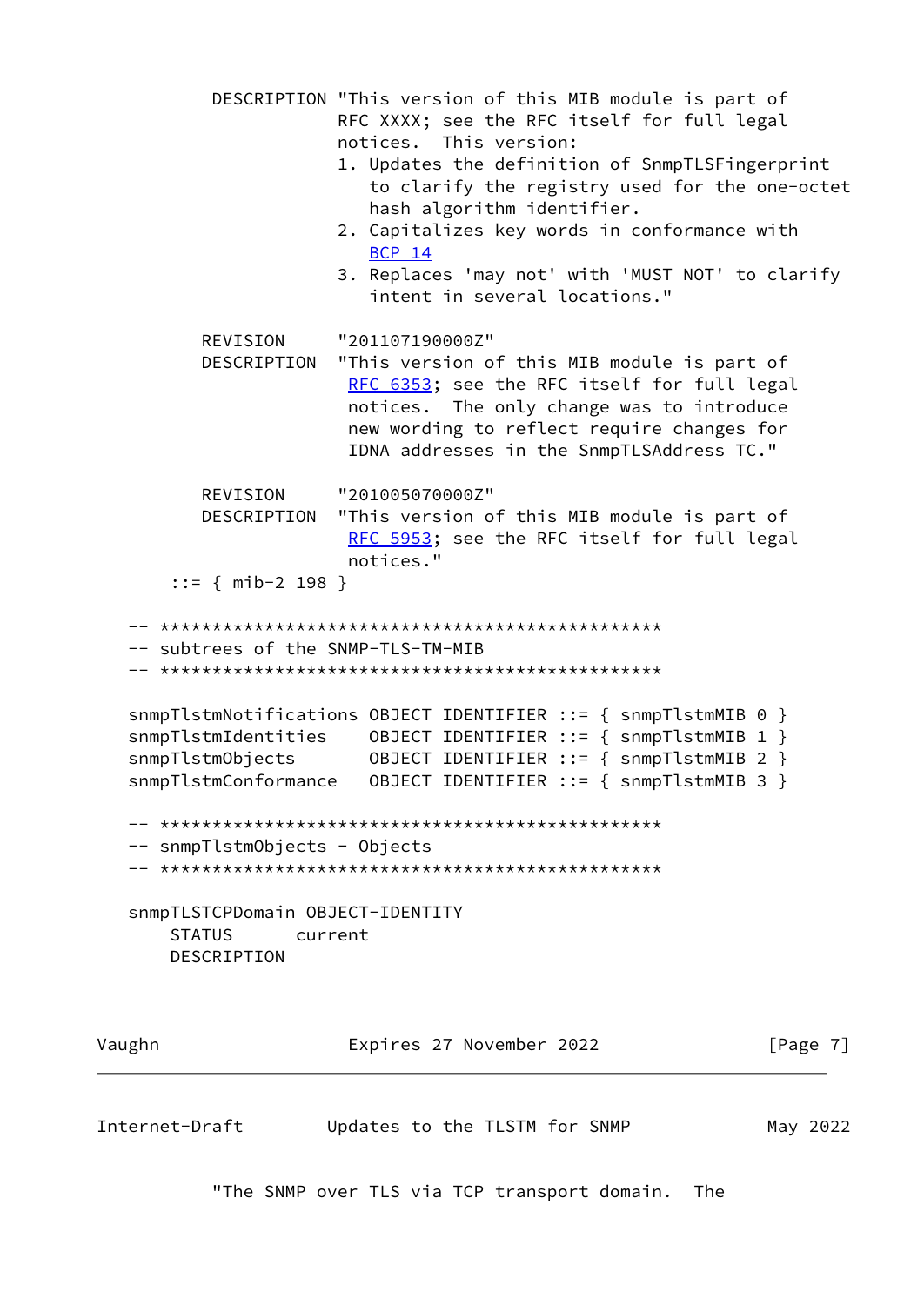```
 corresponding transport address is of type SnmpTLSAddress.
        The securityName prefix to be associated with the
        snmpTLSTCPDomain is 'tls'. This prefix MAY be used by
        security models or other components to identify which secure
        transport infrastructure authenticated a securityName."
   REFERENCE
       "RFC 2579: Textual Conventions for SMIv2"
    ::= { snmpDomains 8 }
 snmpDTLSUDPDomain OBJECT-IDENTITY
    STATUS current
    DESCRIPTION
        "The SNMP over DTLS via UDP transport domain. The
        corresponding transport address is of type SnmpTLSAddress.
        The securityName prefix to be associated with the
        snmpDTLSUDPDomain is 'dtls'. This prefix MAY be used by
        security models or other components to identify which secure
        transport infrastructure authenticated a securityName."
   REFERENCE
       "RFC 2579: Textual Conventions for SMIv2"
     ::= { snmpDomains 9 }
 SnmpTLSAddress ::= TEXTUAL-CONVENTION
    DISPLAY-HINT "1a"
    STATUS current
    DESCRIPTION
        "Represents an IPv4 address, an IPv6 address, or a
         US-ASCII-encoded hostname and port number.
        An IPv4 address MUST be in dotted decimal format followed by a
        colon ':' (US-ASCII character 0x3A) and a decimal port number
        in US-ASCII.
        An IPv6 address MUST be a colon-separated format (as described
       RFC 5952), surrounded by square brackets ('[', US-ASCII
        character 0x5B, and ']', US-ASCII character 0x5D), followed by
        a colon ':' (US-ASCII character 0x3A) and a decimal port number
        in US-ASCII.
        RFC 1123);
        internationalized hostnames are encoded as A-labels as specified
       RFC 5890. The hostname is followed by a
        colon ':' (US-ASCII character 0x3A) and a decimal port number
        in US-ASCII. The name SHOULD be fully qualified whenever
        possible.
```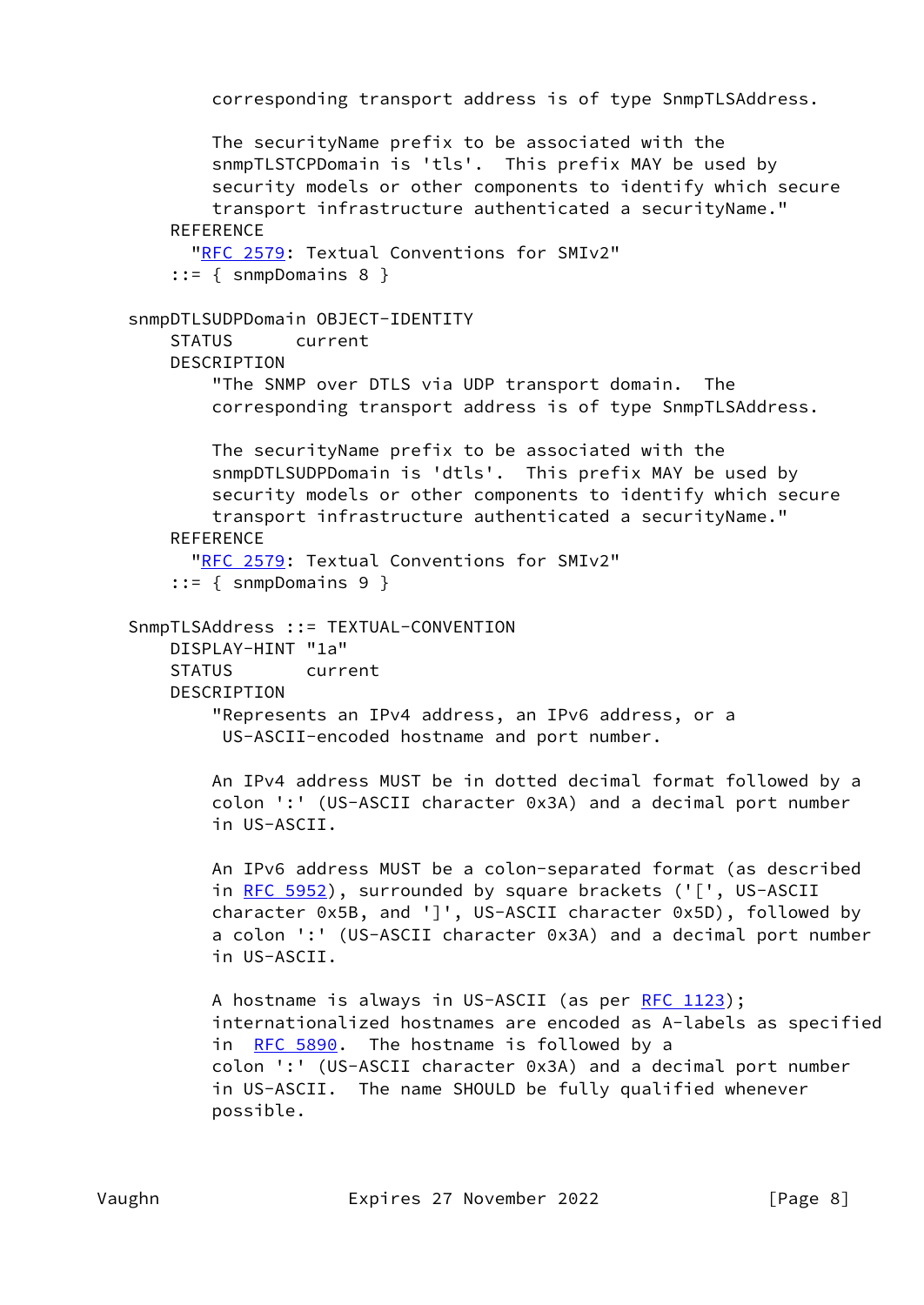Values of this textual convention MUST NOT be directly usable as transport-layer addressing information, and may require run-time resolution. As such, applications that write them MUST be prepared for handling errors if such values are not supported, or cannot be resolved (if resolution occurs at the time of the management operation).

 The DESCRIPTION clause of TransportAddress objects that may have SnmpTLSAddress values MUST fully describe how (and when) such names are to be resolved to IP addresses and vice versa.

 This textual convention SHOULD NOT be used directly in object definitions since it restricts addresses to a specific format. However, if it is used, it MAY be used either on its own or in conjunction with TransportAddressType or TransportDomain as a pair.

When this textual convention is used as a syntax of an index object, there may be issues with the limit of 128 sub-identifiers specified in SMIv2 (STD 58). It is RECOMMENDED that all MIB documents using this textual convention make explicit any limitations on index component lengths that management software MUST observe. This MAY be done either by

 including SIZE constraints on the index components or by specifying applicable constraints in the conceptual row DESCRIPTION clause or in the surrounding documentation." **REFERENCE** 

| "RFC 1123: Requirements for Internet Hosts - Application and |  |  |  |
|--------------------------------------------------------------|--|--|--|
| Support                                                      |  |  |  |

- [RFC 5890:](https://datatracker.ietf.org/doc/pdf/rfc5890) Internationalized Domain Names for Applications (IDNA): Definitions and Document Framework
- [RFC 5952:](https://datatracker.ietf.org/doc/pdf/rfc5952) A Recommendation for IPv6 Address Text Representation "
	- SYNTAX OCTET STRING (SIZE (1..255))

SnmpTLSFingerprint ::= TEXTUAL-CONVENTION

DISPLAY-HINT "1x:1x"

STATUS current

DESCRIPTION

 "A fingerprint value that can be used to uniquely reference other data of potentially arbitrary length.

 An SnmpTLSFingerprint value is composed of a 1-octet hashing algorithm identifier followed by the fingerprint value. The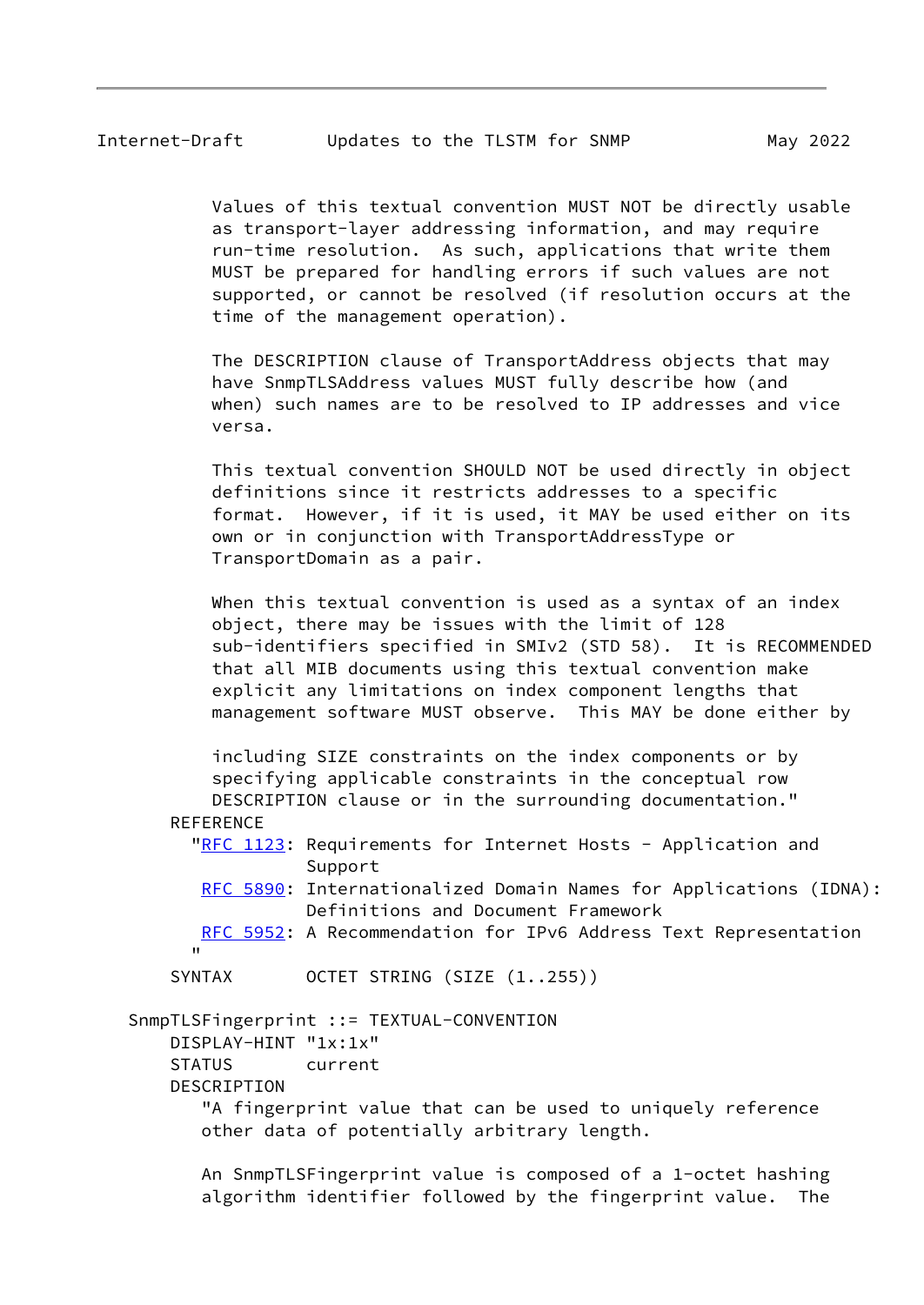octet value encoded is based on the IANA TLS HashAlgorithm Registry [\(RFC 5246](https://datatracker.ietf.org/doc/pdf/rfc5246)), However, this registry is only applicable

Vaughn Expires 27 November 2022 [Page 9]

Internet-Draft Updates to the TLSTM for SNMP May 2022

 to (D)TLS protocol versions prior to 1.3, which are now designated as obsolete and are not expected to ever support additional values. To allow the fingerprint algorithm to support additional hashing algorithms that might be used by later versions of (D)TLS, the octet value encoded is taken from IANA SNMP-TLSTM HashAlgorithm Registry, The initial values within this registry are identical to the values in the TLS HashAlgorithm registry but can be extended to support new hashing algorithms as needed.

 This TEXTUAL-CONVENTION allows for a zero-length (blank) SnmpTLSFingerprint value for use in tables where the fingerprint value MAY be optional. MIB definitions or implementations MAY refuse to accept a zero-length value as appropriate."

REFERENCE "https://www.iana.org/assignments/smi-numbers/smi-numbers.x SYNTAX OCTET STRING (SIZE (0..255))

-- Identities for use in the snmpTlstmCertToTSNTable

 snmpTlstmCertToTSNMIdentities OBJECT IDENTIFIER ::= { snmpTlstmIdentities 1 }

snmpTlstmCertSpecified OBJECT-IDENTITY

STATUS current

 DESCRIPTION "Directly specifies the tmSecurityName to be used for this certificate. The value of the tmSecurityName to use is specified in the snmpTlstmCertToTSNData column. The snmpTlstmCertToTSNData column MUST contain a non-zero length SnmpAdminString compliant

> value or the mapping described in this row MUST be considered a failure."

::= { snmpTlstmCertToTSNMIdentities 1 }

 snmpTlstmCertSANRFC822Name OBJECT-IDENTITY STATUS current DESCRIPTION "Maps a subjectAltName's rfc822Name to a tmSecurityName. The local part of the rfc822Name is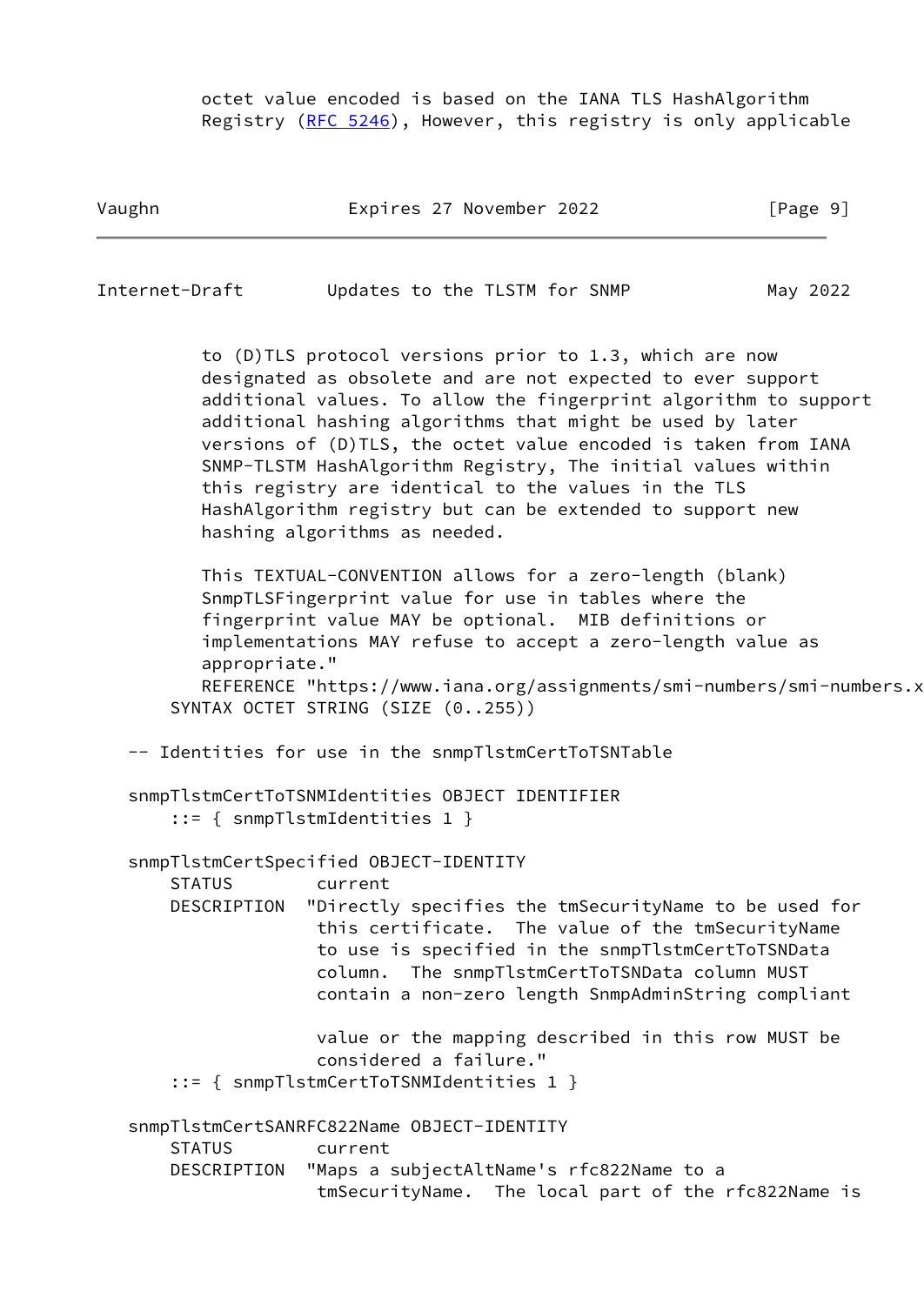|                              | passed unaltered but the host-part of the name MUST<br>be passed in lowercase. This mapping results in a<br>1:1 correspondence between equivalent subjectAltName<br>rfc822Name values and tmSecurityName values except<br>that the host-part of the name MUST be passed in<br>lowercase.                                                                                                                                                                                                                                                                        |           |  |  |  |
|------------------------------|-----------------------------------------------------------------------------------------------------------------------------------------------------------------------------------------------------------------------------------------------------------------------------------------------------------------------------------------------------------------------------------------------------------------------------------------------------------------------------------------------------------------------------------------------------------------|-----------|--|--|--|
|                              | Example rfc822Name Field: FooBar@Example.COM<br>is mapped to tmSecurityName: FooBar@example.com."                                                                                                                                                                                                                                                                                                                                                                                                                                                               |           |  |  |  |
| Vaughn                       | Expires 27 November 2022                                                                                                                                                                                                                                                                                                                                                                                                                                                                                                                                        | [Page 10] |  |  |  |
| Internet-Draft               | Updates to the TLSTM for SNMP                                                                                                                                                                                                                                                                                                                                                                                                                                                                                                                                   | May 2022  |  |  |  |
|                              | $::=$ { snmpTlstmCertToTSNMIdentities 2 }                                                                                                                                                                                                                                                                                                                                                                                                                                                                                                                       |           |  |  |  |
| <b>STATUS</b><br>DESCRIPTION | snmpTlstmCertSANDNSName OBJECT-IDENTITY<br>current<br>"Maps a subjectAltName's dNSName to a<br>tmSecurityName after first converting it to all<br>lowercase (RFC 5280 does not specify converting to<br>lowercase so this involves an extra step). This<br>mapping results in a 1:1 correspondence between<br>subjectAltName dNSName values and the tmSecurityName<br>values."<br>REFERENCE "RFC 5280 - Internet X.509 Public Key Infrastructure<br>Certificate and Certificate Revocation<br>List (CRL) Profile."<br>$::=$ { snmpTlstmCertToTSNMIdentities 3 } |           |  |  |  |
| <b>STATUS</b><br>DESCRIPTION | snmpTlstmCertSANIpAddress OBJECT-IDENTITY<br>current<br>"Maps a subjectAltName's iPAddress to a<br>tmSecurityName by transforming the binary encoded<br>address as follows:                                                                                                                                                                                                                                                                                                                                                                                     |           |  |  |  |
|                              | 1) for IPv4, the value is converted into a<br>decimal-dotted quad address $(e.g., '192.0.2.1').$                                                                                                                                                                                                                                                                                                                                                                                                                                                                |           |  |  |  |
|                              | 2) for IPv6 addresses, the value is converted into a<br>32-character all lowercase hexadecimal string<br>without any colon separators.                                                                                                                                                                                                                                                                                                                                                                                                                          |           |  |  |  |
|                              | This mapping results in a 1:1 correspondence between<br>subjectAltName iPAddress values and the<br>tmSecurityName values.                                                                                                                                                                                                                                                                                                                                                                                                                                       |           |  |  |  |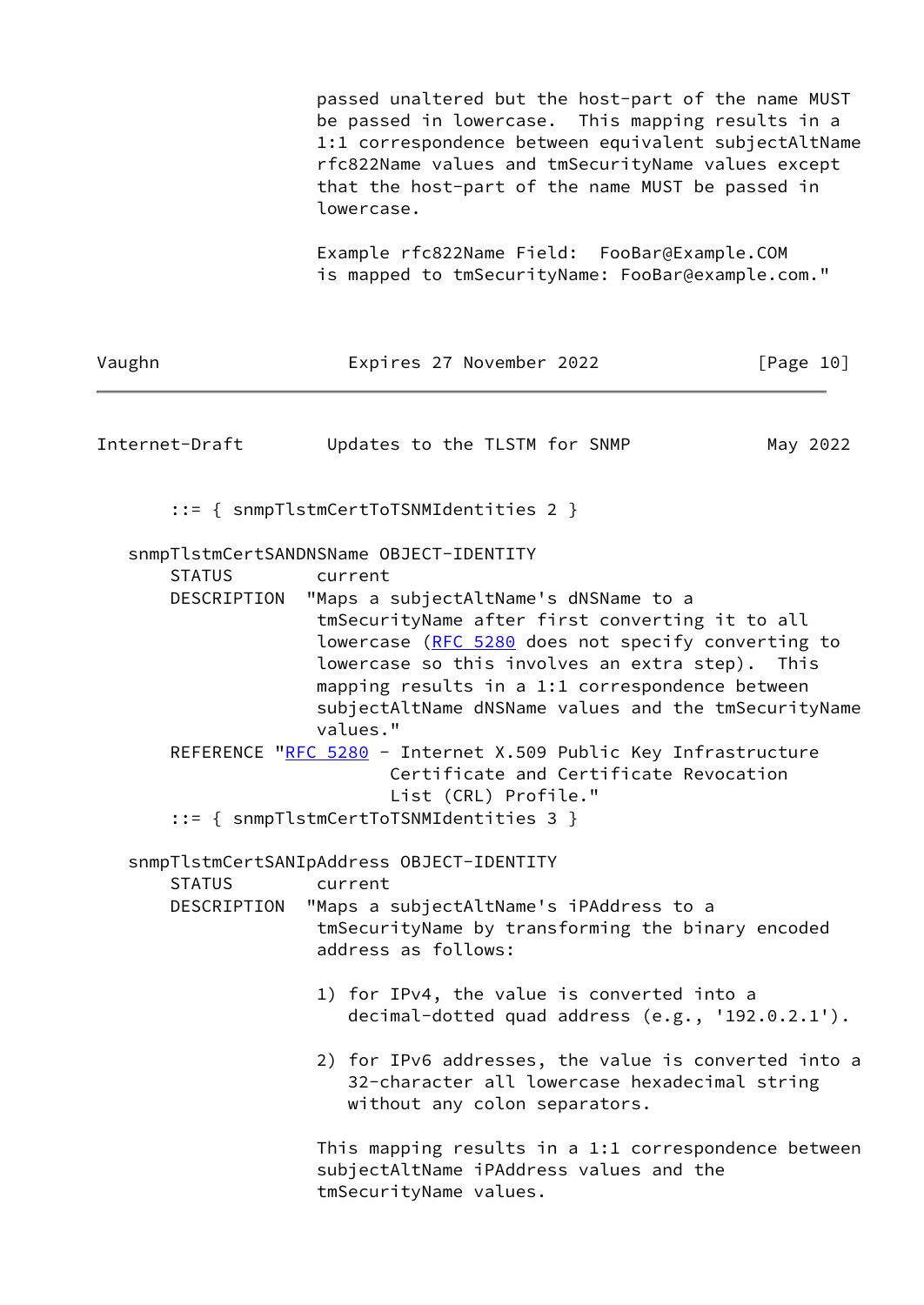The resulting length of an encoded IPv6 address is the maximum length supported by the View-Based Access Control Model (VACM). Using both the Transport Security Model's support for transport prefixes (see the SNMP-TSM-MIB's snmpTsmConfigurationUsePrefix object for details) will result in securityName lengths that exceed what VACM can handle." ::= { snmpTlstmCertToTSNMIdentities 4 }

 snmpTlstmCertSANAny OBJECT-IDENTITY STATUS current DESCRIPTION "Maps any of the following fields using the corresponding mapping algorithms:

Vaughn **Expires 27 November 2022** [Page 11]

Internet-Draft Updates to the TLSTM for SNMP May 2022

| Type |                                    | Algorithm                                                                          |  |
|------|------------------------------------|------------------------------------------------------------------------------------|--|
|      | rfc822Name<br>dNSName<br>iPAddress | snmpTlstmCertSANRFC822Name<br>snmpTlstmCertSANDNSName<br>snmpTlstmCertSANIpAddress |  |

 The first matching subjectAltName value found in the certificate of the above types MUST be used when deriving the tmSecurityName. The mapping algorithm specified in the 'Algorithm' column MUST be used to derive the tmSecurityName.

 This mapping results in a 1:1 correspondence between subjectAltName values and tmSecurityName values. The three sub-mapping algorithms produced by this combined algorithm cannot produce conflicting results between themselves."

::= { snmpTlstmCertToTSNMIdentities 5 }

 snmpTlstmCertCommonName OBJECT-IDENTITY STATUS current DESCRIPTION "Maps a certificate's CommonName to a tmSecurityName after converting it to a UTF-8 encoding. The usage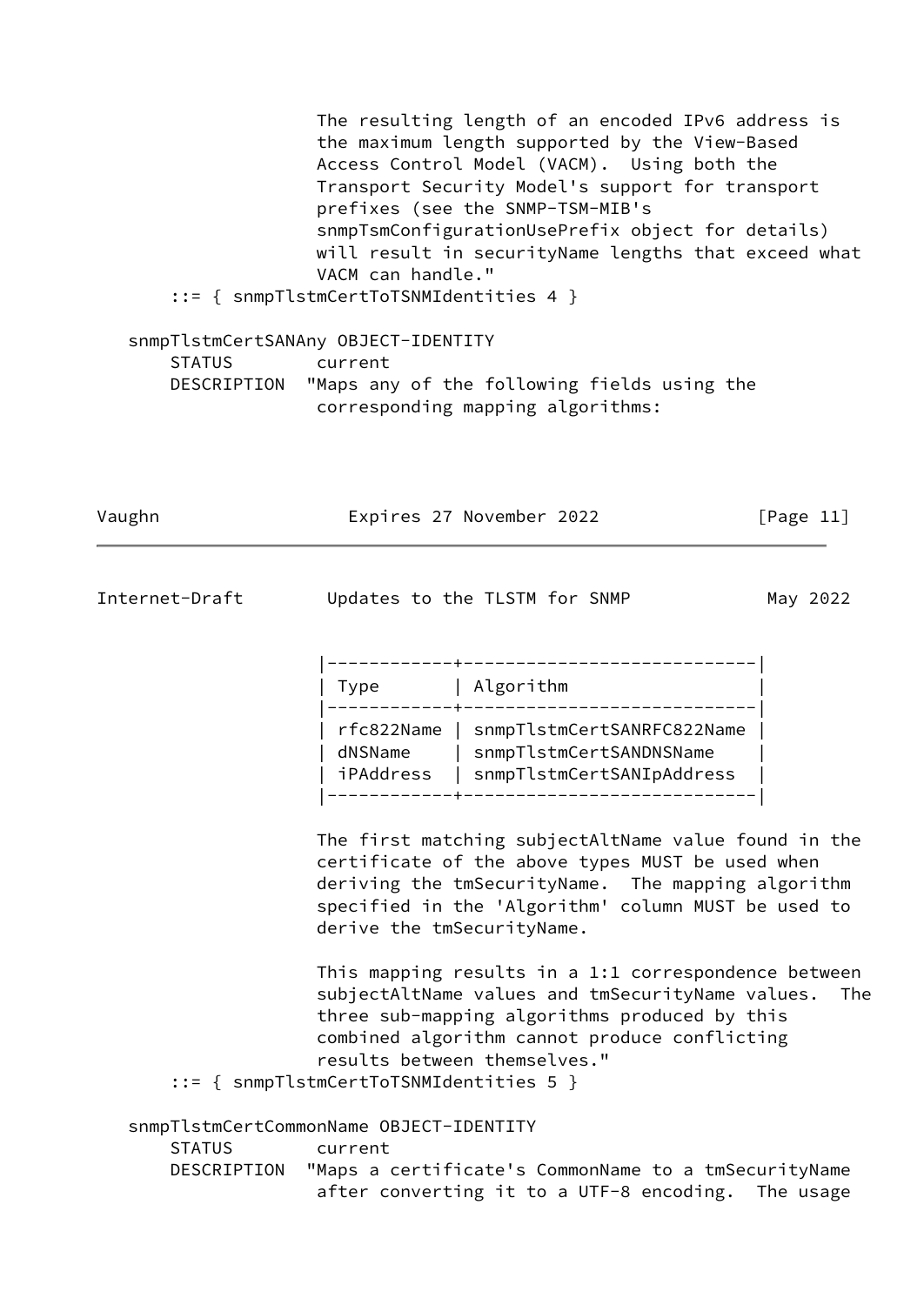```
 of CommonNames is deprecated and users are
                     encouraged to use subjectAltName mapping methods
                     instead. This mapping results in a 1:1
                     correspondence between certificate CommonName values
                     and tmSecurityName values."
       ::= { snmpTlstmCertToTSNMIdentities 6 }
   -- The snmpTlstmSession Group
   snmpTlstmSession OBJECT IDENTIFIER ::= { snmpTlstmObjects 1 }
   snmpTlstmSessionOpens OBJECT-TYPE
       SYNTAX Counter32
       MAX-ACCESS read-only
       STATUS current
       DESCRIPTION
          "The number of times an openSession() request has been executed
          as a (D)TLS client, regardless of whether it succeeded or
          failed."
       ::= { snmpTlstmSession 1 }
   snmpTlstmSessionClientCloses OBJECT-TYPE
Vaughn Expires 27 November 2022 [Page 12]
Internet-Draft Updates to the TLSTM for SNMP May 2022
       SYNTAX Counter32
       MAX-ACCESS read-only
       STATUS current
       DESCRIPTION
           "The number of times a closeSession() request has been
           executed as a (D)TLS client, regardless of whether it
           succeeded or failed."
       ::= { snmpTlstmSession 2 }
   snmpTlstmSessionOpenErrors OBJECT-TYPE
       SYNTAX Counter32
       MAX-ACCESS read-only
       STATUS current
       DESCRIPTION
           "The number of times an openSession() request failed to open a
           session as a (D)TLS client, for any reason."
       ::= { snmpTlstmSession 3 }
```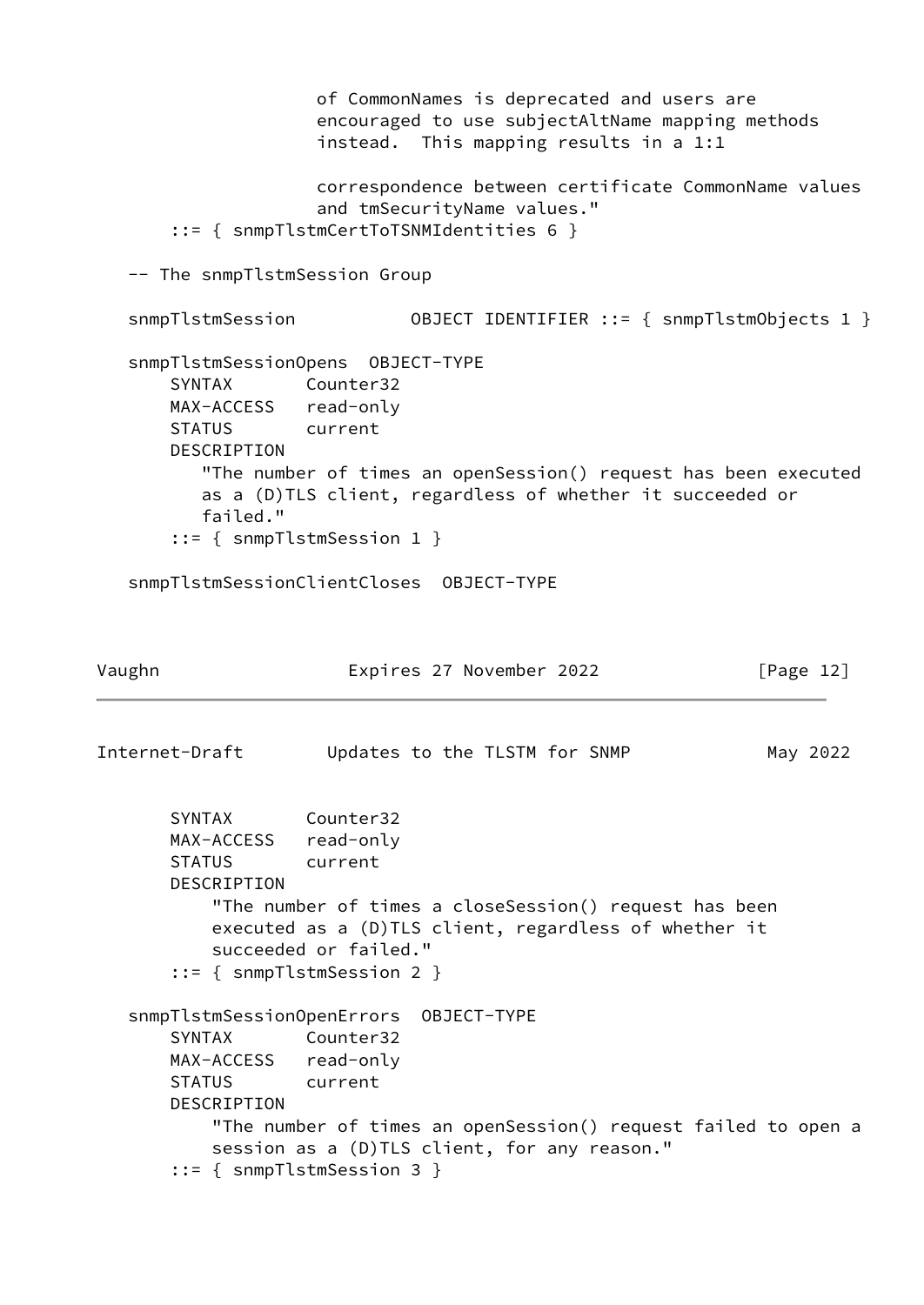```
 snmpTlstmSessionAccepts OBJECT-TYPE
       SYNTAX Counter32
       MAX-ACCESS read-only
       STATUS current
       DESCRIPTION
          "The number of times a (D)TLS server has accepted a new
          connection from a client and has received at least one SNMP
          message through it."
       ::= { snmpTlstmSession 4 }
    snmpTlstmSessionServerCloses OBJECT-TYPE
       SYNTAX Counter32
       MAX-ACCESS read-only
       STATUS current
       DESCRIPTION
           "The number of times a closeSession() request has been
           executed as a (D)TLS server, regardless of whether it
           succeeded or failed."
       ::= { snmpTlstmSession 5 }
    snmpTlstmSessionNoSessions OBJECT-TYPE
       SYNTAX Counter32
       MAX-ACCESS read-only
       STATUS current
       DESCRIPTION
           "The number of times an outgoing message was dropped because
           the session associated with the passed tmStateReference was no
           longer (or was never) available."
       ::= { snmpTlstmSession 6 }
Vaughn Expires 27 November 2022 [Page 13]
Internet-Draft Updates to the TLSTM for SNMP May 2022
    snmpTlstmSessionInvalidClientCertificates OBJECT-TYPE
       SYNTAX Counter32
       MAX-ACCESS read-only
       STATUS current
       DESCRIPTION
           "The number of times an incoming session was not established
           on a (D)TLS server because the presented client certificate
           was invalid. Reasons for invalidation include, but are not
           limited to, cryptographic validation failures or lack of a
           suitable mapping row in the snmpTlstmCertToTSNTable."
       ::= { snmpTlstmSession 7 }
```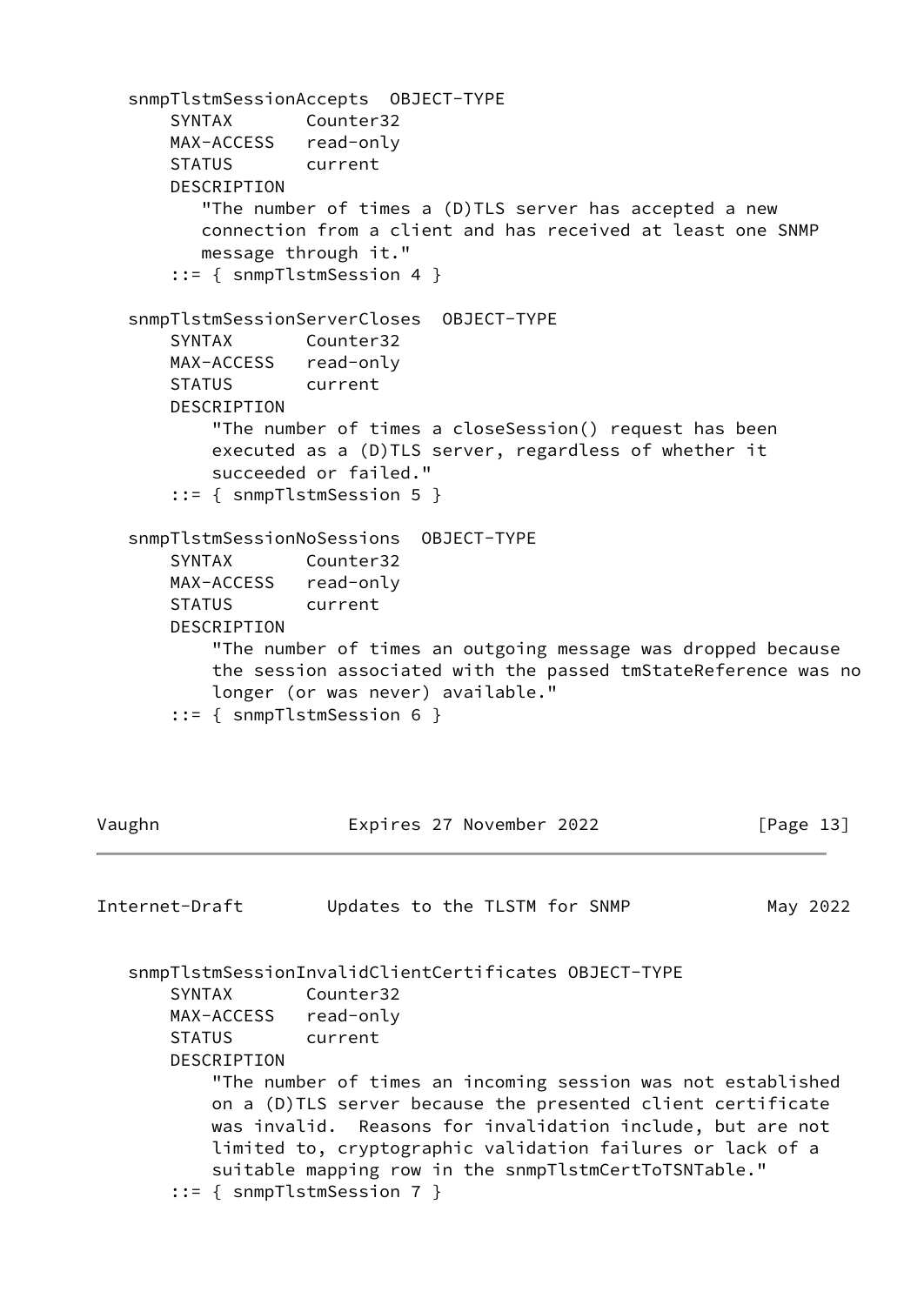```
 snmpTlstmSessionUnknownServerCertificate OBJECT-TYPE
       SYNTAX Counter32
       MAX-ACCESS read-only
       STATUS current
       DESCRIPTION
           "The number of times an outgoing session was not established
            on a (D)TLS client because the server certificate presented
            by an SNMP over (D)TLS server was invalid because no
            configured fingerprint or Certification Authority (CA) was
            acceptable to validate it.
            This may result because there was no entry in the
            snmpTlstmAddrTable or because no path could be found to a
            known CA."
        ::= { snmpTlstmSession 8 }
    snmpTlstmSessionInvalidServerCertificates OBJECT-TYPE
       SYNTAX Counter32
       MAX-ACCESS read-only
       STATUS current
       DESCRIPTION
           "The number of times an outgoing session was not established
            on a (D)TLS client because the server certificate presented
            by an SNMP over (D)TLS server could not be validated even if
            the fingerprint or expected validation path was known. That
            is, a cryptographic validation error occurred during
            certificate validation processing.
           Reasons for invalidation include, but are not
           limited to, cryptographic validation failures."
        ::= { snmpTlstmSession 9 }
    snmpTlstmSessionInvalidCaches OBJECT-TYPE
       SYNTAX Counter32
       MAX-ACCESS read-only
       STATUS current
       DESCRIPTION
Vaughn Expires 27 November 2022 [Page 14]
Internet-Draft Updates to the TLSTM for SNMP May 2022
           "The number of outgoing messages dropped because the
           tmStateReference referred to an invalid cache."
        ::= { snmpTlstmSession 10 }
```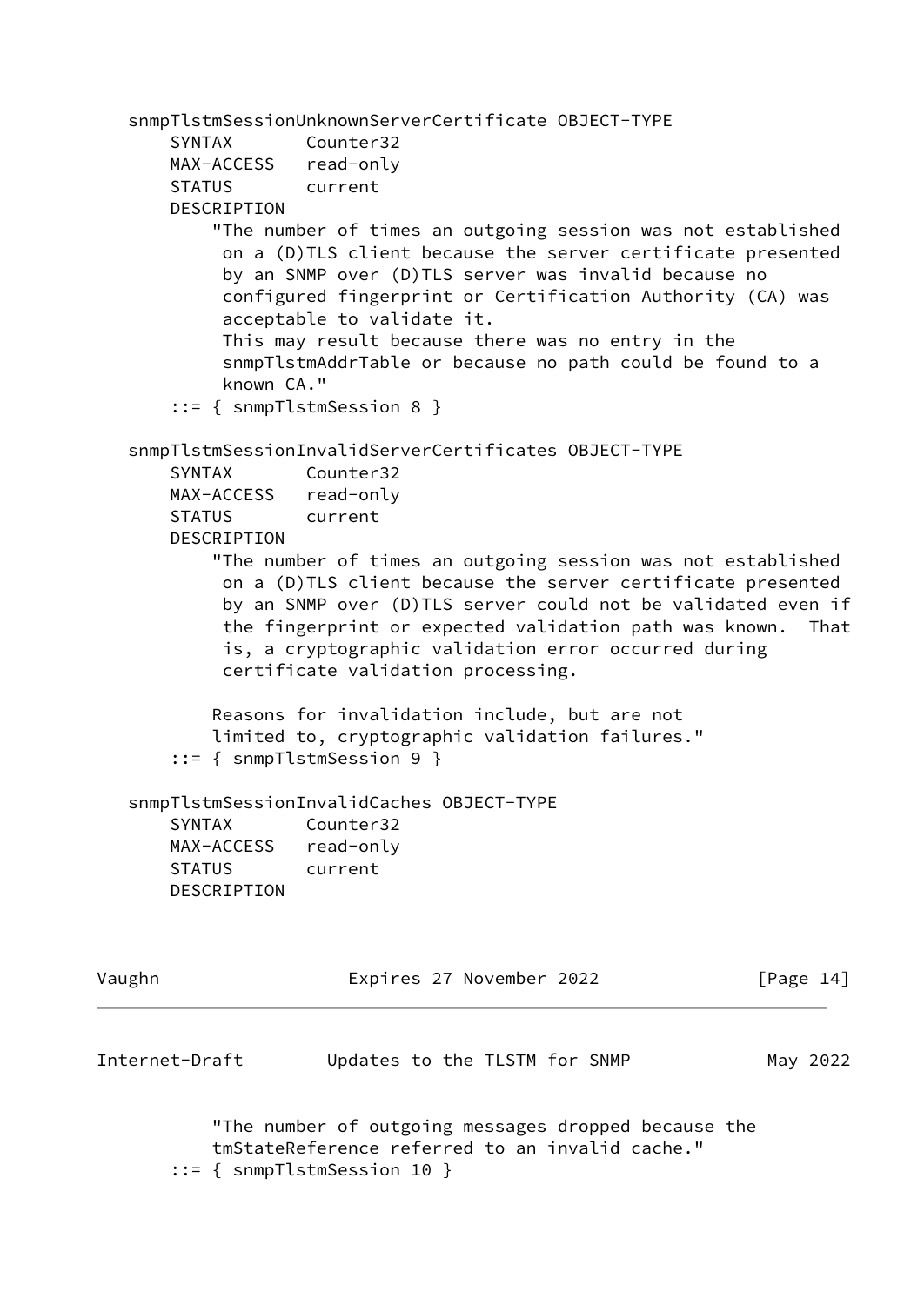-- Configuration Objects snmpTlstmConfig OBJECT IDENTIFIER ::= { snmpTlstmObjects 2 } -- Certificate mapping snmpTlstmCertificateMapping OBJECT IDENTIFIER ::= { snmpTlstmConfig 1 } snmpTlstmCertToTSNCount OBJECT-TYPE SYNTAX Gauge32 MAX-ACCESS read-only STATUS current DESCRIPTION "A count of the number of entries in the snmpTlstmCertToTSNTable." ::= { snmpTlstmCertificateMapping 1 } snmpTlstmCertToTSNTableLastChanged OBJECT-TYPE SYNTAX TimeStamp MAX-ACCESS read-only STATUS current DESCRIPTION "The value of sysUpTime.0 when the snmpTlstmCertToTSNTable was last modified through any means, or 0 if it has not been modified since the command responder was started." ::= { snmpTlstmCertificateMapping 2 } snmpTlstmCertToTSNTable OBJECT-TYPE SYNTAX SEQUENCE OF SnmpTlstmCertToTSNEntry MAX-ACCESS not-accessible STATUS current DESCRIPTION "This table is used by a (D)TLS server to map the (D)TLS client's presented X.509 certificate to a tmSecurityName. On an incoming (D)TLS/SNMP connection, the client's presented certificate MUST either be validated based on an established trust anchor, or it MUST directly match a fingerprint in this table. This table does not provide any mechanisms for configuring the trust anchors; the transfer of any needed trusted certificates for path validation is expected to occur through an out-of-band transfer. Once the certificate has been found acceptable (either by path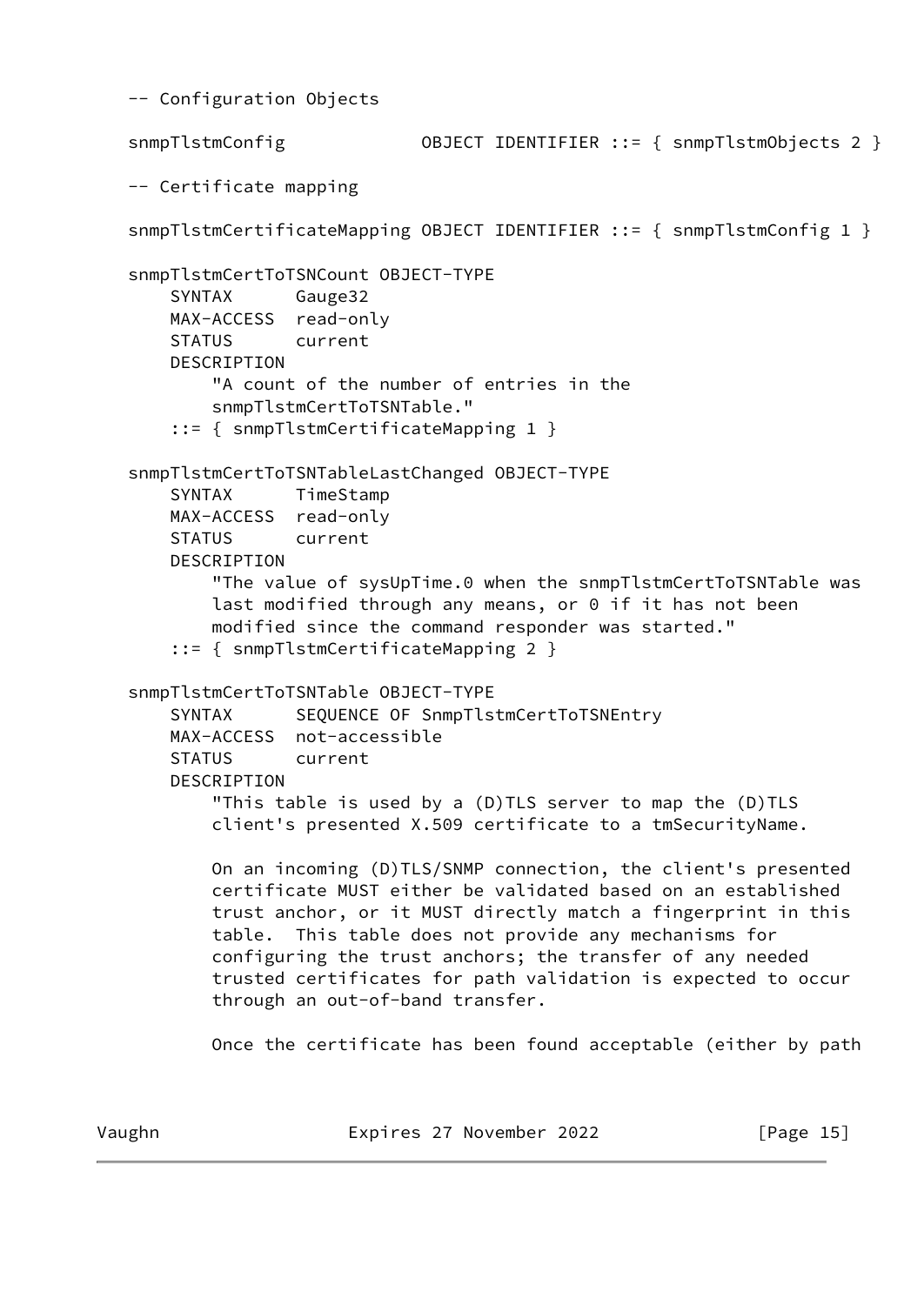validation or directly matching a fingerprint in this table), this table is consulted to determine the appropriate tmSecurityName to identify with the remote connection. This is done by considering each active row from this table in prioritized order according to its snmpTlstmCertToTSNID value. Each row's snmpTlstmCertToTSNFingerprint value determines whether the row is a match for the incoming connection:

- 1) If the row's snmpTlstmCertToTSNFingerprint value identifies the presented certificate, then consider the row as a successful match.
- 2) If the row's snmpTlstmCertToTSNFingerprint value identifies a locally held copy of a trusted CA certificate and that CA certificate was used to validate the path to the presented certificate, then consider the row as a successful match.

 Once a matching row has been found, the snmpTlstmCertToTSNMapType value can be used to determine how the tmSecurityName to associate with the session should be determined. See the snmpTlstmCertToTSNMapType column's DESCRIPTION for details on determining the tmSecurityName value. If it is impossible to determine a tmSecurityName from the row's data combined with the data presented in the

 certificate, then additional rows MUST be searched looking for another potential match. If a resulting tmSecurityName mapped from a given row is not compatible with the needed requirements of a tmSecurityName (e.g., VACM imposes a 32-octet-maximum length and the certificate derived securityName could be longer), then it MUST be considered an invalid match and additional rows MUST be searched looking for another potential match.

 If no matching and valid row can be found, the connection MUST be closed and SNMP messages MUST NOT be accepted over it.

 Missing values of snmpTlstmCertToTSNID are acceptable and implementations SHOULD continue to the next highest numbered row. It is RECOMMENDED that administrators skip index values to leave room for the insertion of future rows (for example, use values of 10 and 20 when creating initial rows).

 Users are encouraged to make use of certificates with subjectAltName fields that can be used as tmSecurityNames so that a single root CA certificate can allow all child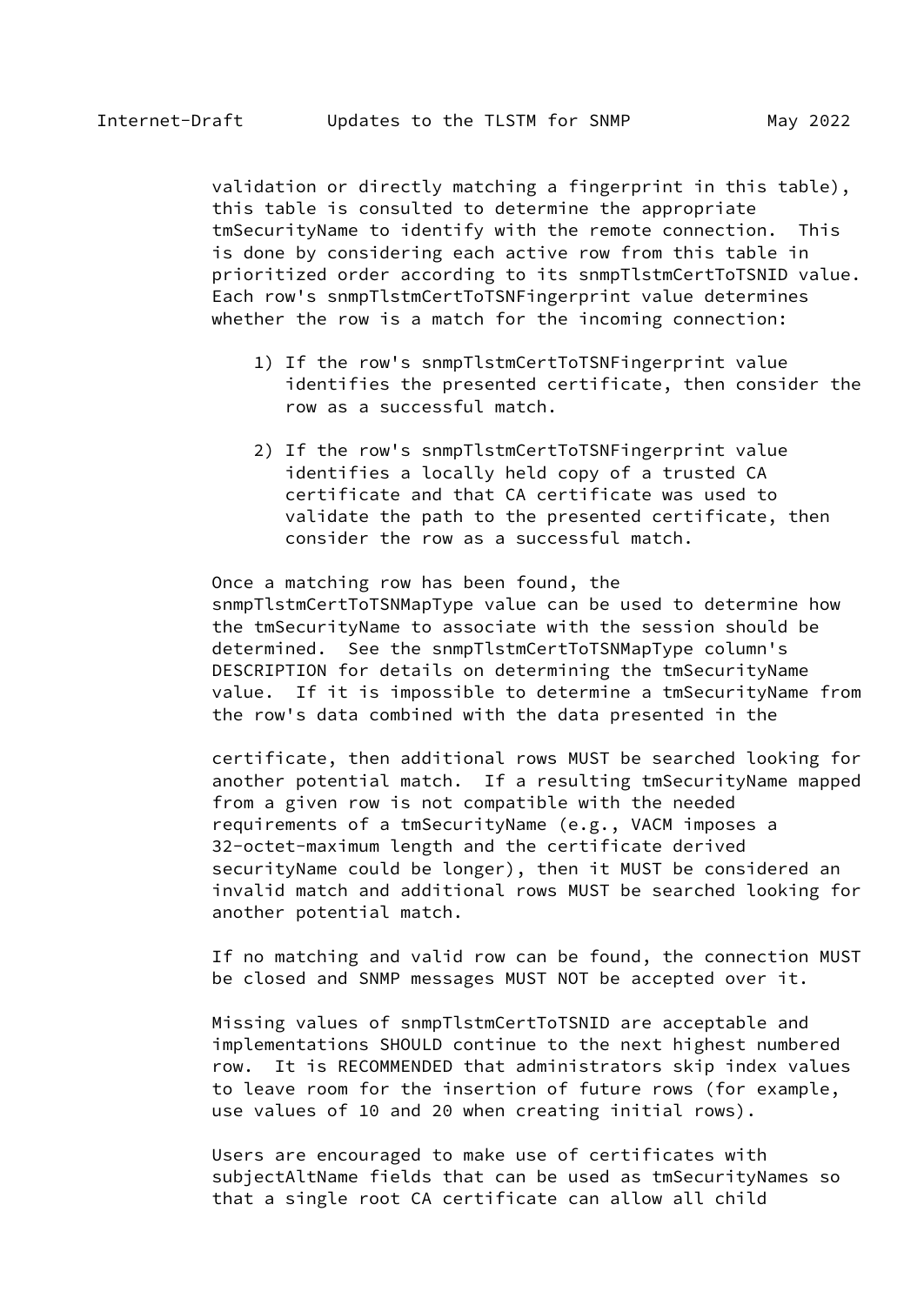Vaughn **Expires 27 November 2022** [Page 16]

```
Internet-Draft Updates to the TLSTM for SNMP May 2022
```
 tmSecurityName via a 1:1 transformation. However, this table is flexible to allow for situations where existing deployed certificate infrastructures do not provide adequate subjectAltName values for use as tmSecurityNames. Certificates MAY also be mapped to tmSecurityNames using the CommonName portion of the Subject field. However, the usage of the CommonName field is deprecated and thus this usage is NOT RECOMMENDED. Direct mapping from each individual certificate fingerprint to a tmSecurityName is also possible but requires one entry in the table per tmSecurityName and requires more management operations to completely configure a device."

```
 ::= { snmpTlstmCertificateMapping 3 }
```

```
 snmpTlstmCertToTSNEntry OBJECT-TYPE
    SYNTAX SnmpTlstmCertToTSNEntry
    MAX-ACCESS not-accessible
    STATUS current
    DESCRIPTION
        "A row in the snmpTlstmCertToTSNTable that specifies a mapping
        for an incoming (D)TLS certificate to a tmSecurityName to use
        for a connection."
    INDEX { snmpTlstmCertToTSNID }
     ::= { snmpTlstmCertToTSNTable 1 }
 SnmpTlstmCertToTSNEntry ::= SEQUENCE {
   snmpTlstmCertToTSNID Unsigned32,
    snmpTlstmCertToTSNFingerprint SnmpTLSFingerprint,
    snmpTlstmCertToTSNMapType AutonomousType,
    snmpTlstmCertToTSNData OCTET STRING,
    snmpTlstmCertToTSNStorageType StorageType,
    snmpTlstmCertToTSNRowStatus RowStatus
 }
 snmpTlstmCertToTSNID OBJECT-TYPE
    SYNTAX Unsigned32 (1..4294967295)
    MAX-ACCESS not-accessible
    STATUS current
    DESCRIPTION
        "A unique, prioritized index for the given entry. Lower
```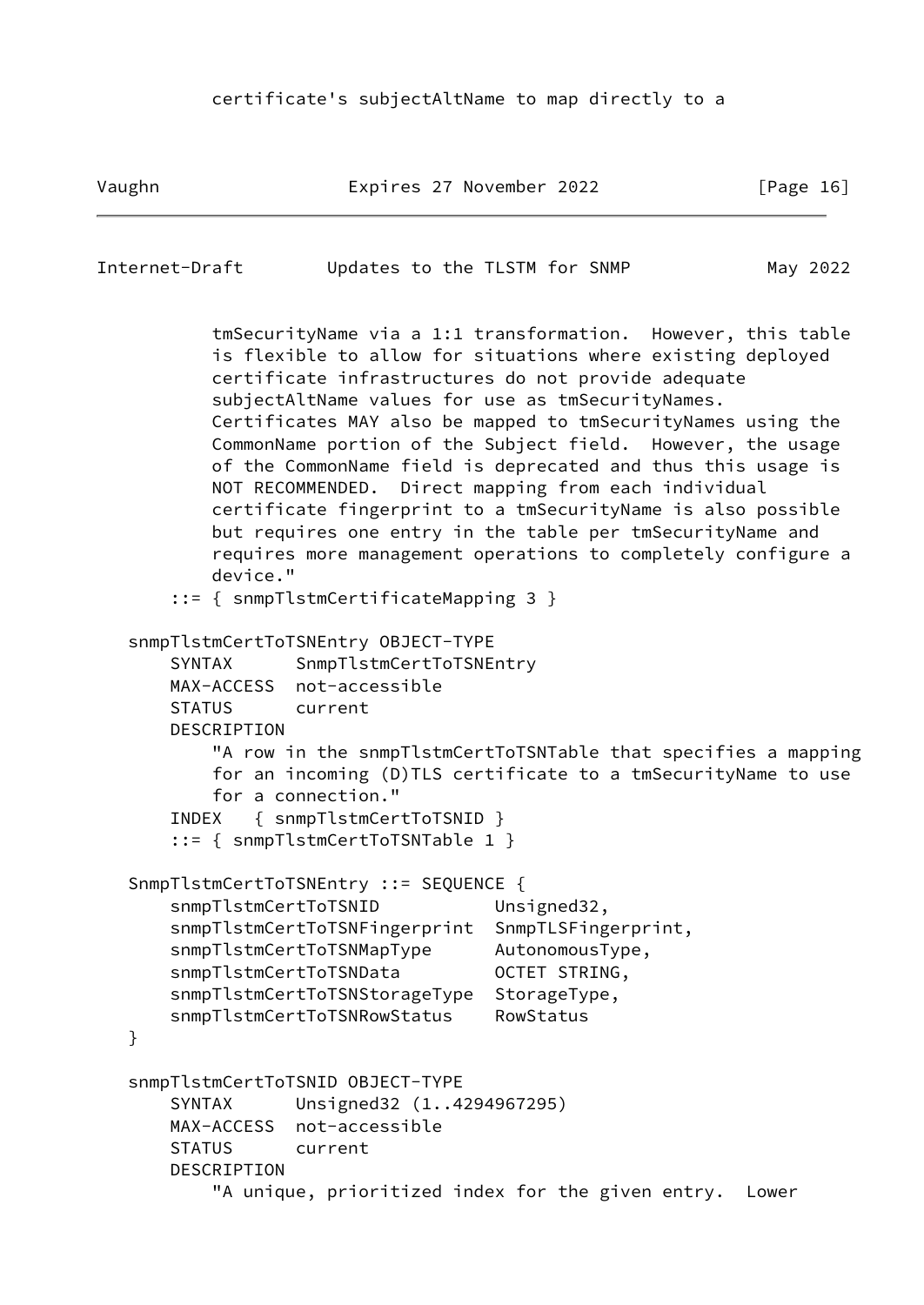numbers indicate a higher priority." ::= { snmpTlstmCertToTSNEntry 1 } snmpTlstmCertToTSNFingerprint OBJECT-TYPE SYNTAX SnmpTLSFingerprint (SIZE(1..255)) MAX-ACCESS read-create STATUS current DESCRIPTION

Vaughn **Expires 27 November 2022** [Page 17]

Internet-Draft Updates to the TLSTM for SNMP May 2022

 "A cryptographic hash of an X.509 certificate. The results of a successful matching fingerprint to either the trusted CA in the certificate validation path or to the certificate itself is dictated by the snmpTlstmCertToTSNMapType column." ::= { snmpTlstmCertToTSNEntry 2 }

snmpTlstmCertToTSNMapType OBJECT-TYPE

SYNTAX AutonomousType

MAX-ACCESS read-create

STATUS current

DESCRIPTION

 "Specifies the mapping type for deriving a tmSecurityName from a certificate. Details for mapping of a particular type SHALL be specified in the DESCRIPTION clause of the OBJECT-IDENTITY that describes the mapping. If a mapping succeeds it will return a tmSecurityName for use by the TLSTM model and processing stops.

 If the resulting mapped value is not compatible with the needed requirements of a tmSecurityName (e.g., VACM imposes a 32-octet-maximum length and the certificate derived securityName could be longer), then future rows MUST be searched for additional snmpTlstmCertToTSNFingerprint matches to look for a mapping that succeeds.

 Suitable values for assigning to this object that are defined within the SNMP-TLS-TM-MIB can be found in the snmpTlstmCertToTSNMIdentities portion of the MIB tree." DEFVAL { snmpTlstmCertSpecified } ::= { snmpTlstmCertToTSNEntry 3 }

 snmpTlstmCertToTSNData OBJECT-TYPE SYNTAX OCTET STRING (SIZE(0..1024))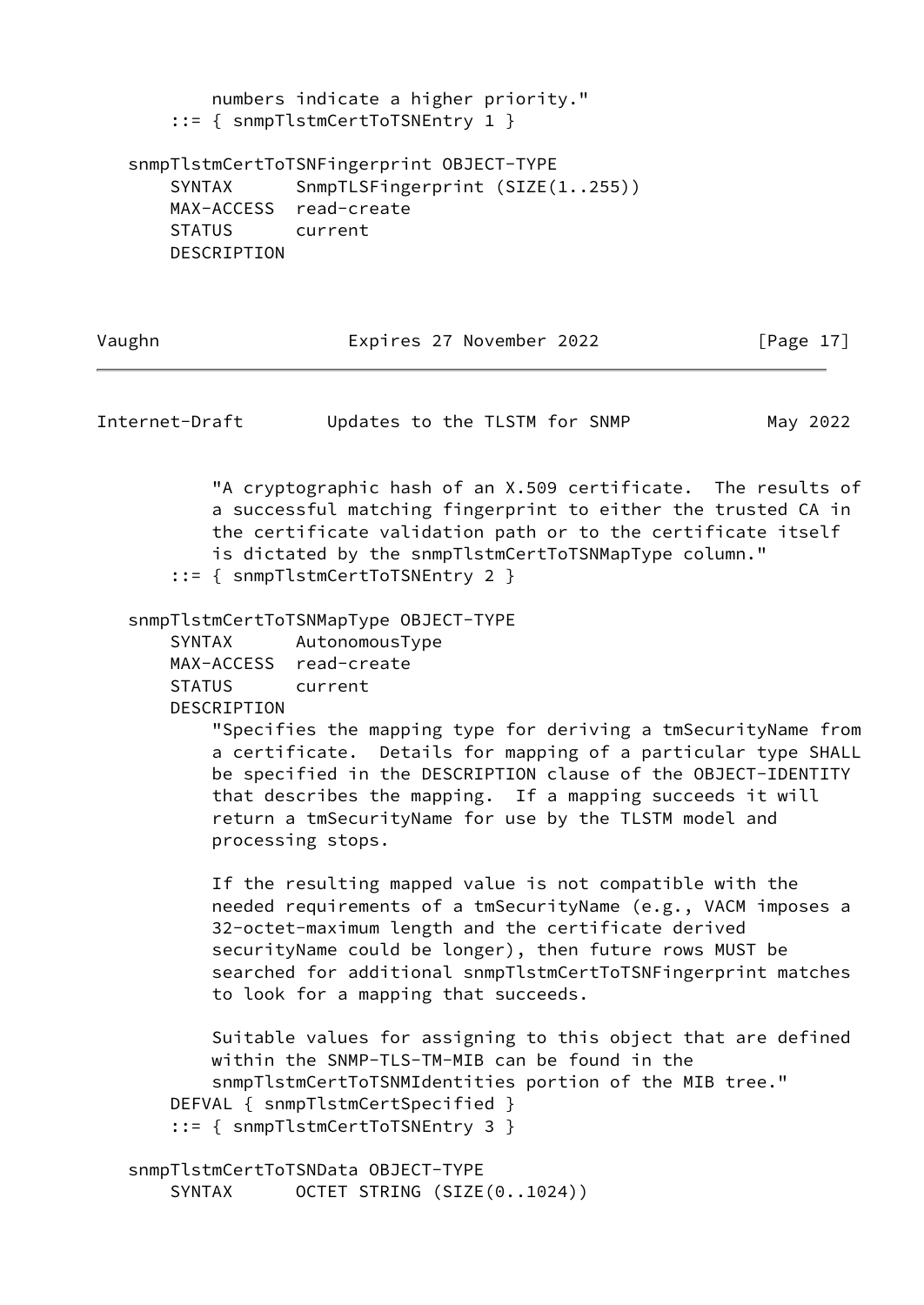```
 MAX-ACCESS read-create
       STATUS current
       DESCRIPTION
           "Auxiliary data used as optional configuration information for
           a given mapping specified by the snmpTlstmCertToTSNMapType
           column. Only some mapping systems will make use of this
           column. The value in this column MUST be ignored for any
           mapping type that does not require data present in this
           column."
       DEFVAL { "" }
        ::= { snmpTlstmCertToTSNEntry 4 }
    snmpTlstmCertToTSNStorageType OBJECT-TYPE
      SYNTAX StorageType
       MAX-ACCESS read-create
Vaughn Expires 27 November 2022 [Page 18]
Internet-Draft Updates to the TLSTM for SNMP May 2022
       STATUS current
       DESCRIPTION
           "The storage type for this conceptual row. Conceptual rows
           having the value 'permanent' need not allow write-access to
           any columnar objects in the row."
       DEFVAL { nonVolatile }
        ::= { snmpTlstmCertToTSNEntry 5 }
    snmpTlstmCertToTSNRowStatus OBJECT-TYPE
       SYNTAX RowStatus
       MAX-ACCESS read-create
       STATUS current
       DESCRIPTION
           "The status of this conceptual row. This object MAY be used
           to create or remove rows from this table.
           To create a row in this table, an administrator MUST set this
           object to either createAndGo(4) or createAndWait(5).
           Until instances of all corresponding columns are appropriately
           configured, the value of the corresponding instance of the
           snmpTlstmParamsRowStatus column is notReady(3).
           In particular, a newly created row cannot be made active until
           the corresponding snmpTlstmCertToTSNFingerprint,
           snmpTlstmCertToTSNMapType, and snmpTlstmCertToTSNData columns
```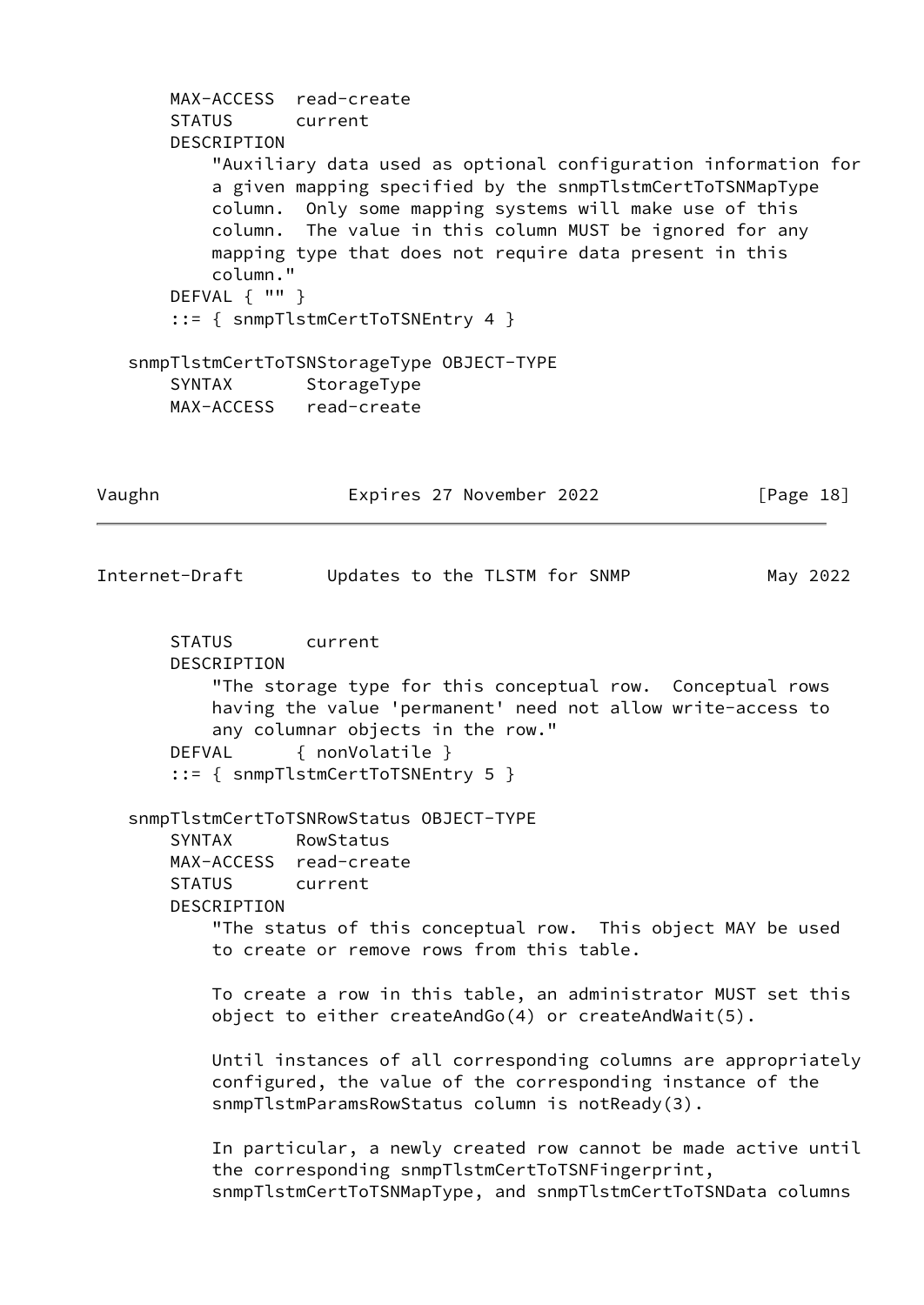```
 have been set.
           The following objects MUST NOT be modified while the
          value of this object is active(1):
               - snmpTlstmCertToTSNFingerprint
               - snmpTlstmCertToTSNMapType
               - snmpTlstmCertToTSNData
           An attempt to set these objects while the value of
           snmpTlstmParamsRowStatus is active(1) will result in
           an inconsistentValue error."
        ::= { snmpTlstmCertToTSNEntry 6 }
    -- Maps tmSecurityNames to certificates for use by the SNMP-TARGET-MIB
    snmpTlstmParamsCount OBJECT-TYPE
       SYNTAX Gauge32
       MAX-ACCESS read-only
       STATUS current
       DESCRIPTION
           "A count of the number of entries in the snmpTlstmParamsTable."
        ::= { snmpTlstmCertificateMapping 4 }
Vaughn Expires 27 November 2022 [Page 19]
```

```
Internet-Draft Updates to the TLSTM for SNMP May 2022
   snmpTlstmParamsTableLastChanged OBJECT-TYPE
       SYNTAX TimeStamp
       MAX-ACCESS read-only
       STATUS current
       DESCRIPTION
           "The value of sysUpTime.0 when the snmpTlstmParamsTable
          was last modified through any means, or 0 if it has not been
           modified since the command responder was started."
       ::= { snmpTlstmCertificateMapping 5 }
   snmpTlstmParamsTable OBJECT-TYPE
       SYNTAX SEQUENCE OF SnmpTlstmParamsEntry
       MAX-ACCESS not-accessible
       STATUS current
       DESCRIPTION
           "This table is used by a (D)TLS client when a (D)TLS
           connection is being set up using an entry in the
           SNMP-TARGET-MIB. It extends the SNMP-TARGET-MIB's
           snmpTargetParamsTable with a fingerprint of a certificate to
```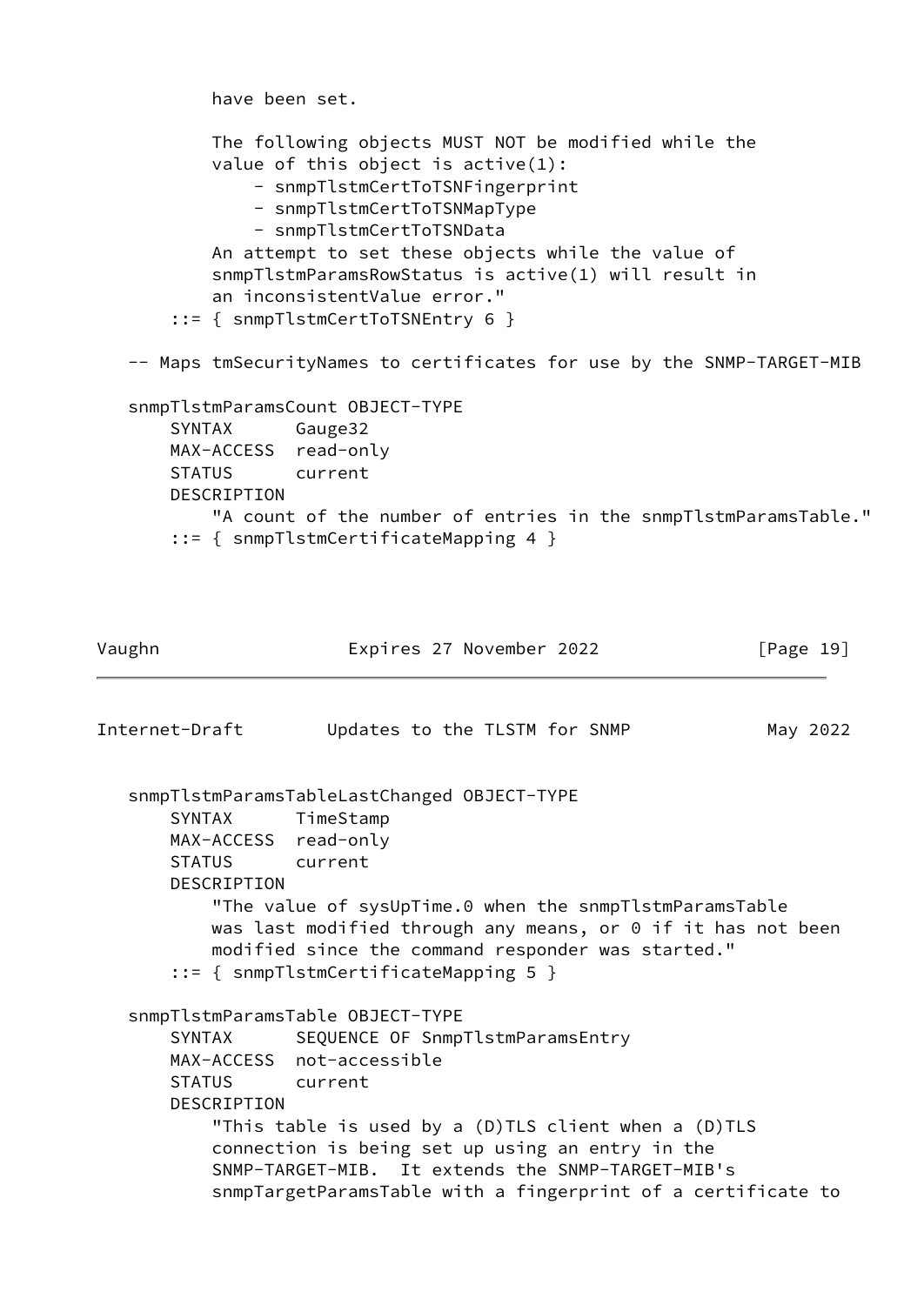```
 use when establishing such a (D)TLS connection."
        ::= { snmpTlstmCertificateMapping 6 }
    snmpTlstmParamsEntry OBJECT-TYPE
       SYNTAX SnmpTlstmParamsEntry
       MAX-ACCESS not-accessible
       STATUS current
       DESCRIPTION
           "A conceptual row containing a fingerprint hash of a locally
           held certificate for a given snmpTargetParamsEntry. The
           values in this row SHOULD be ignored if the connection that
           needs to be established, as indicated by the SNMP-TARGET-MIB
           infrastructure, is not a certificate and (D)TLS based
           connection. The connection SHOULD NOT be established if the
           certificate fingerprint stored in this entry does not point to
           a valid locally held certificate or if it points to an
           unusable certificate (such as might happen when the
           certificate's expiration date has been reached)."
       INDEX { IMPLIED snmpTargetParamsName }
        ::= { snmpTlstmParamsTable 1 }
    SnmpTlstmParamsEntry ::= SEQUENCE {
       snmpTlstmParamsClientFingerprint SnmpTLSFingerprint,
      snmpTlstmParamsStorageType StorageType,
      snmpTlstmParamsRowStatus RowStatus
    }
   snmpTlstmParamsClientFingerprint OBJECT-TYPE
       SYNTAX SnmpTLSFingerprint
Vaughn Expires 27 November 2022 [Page 20]
Internet-Draft Updates to the TLSTM for SNMP May 2022
       MAX-ACCESS read-create
       STATUS current
       DESCRIPTION
           "This object stores the hash of the public portion of a
           locally held X.509 certificate. The X.509 certificate, its
           public key, and the corresponding private key will be used
          when initiating a (D)TLS connection as a (D)TLS client."
        ::= { snmpTlstmParamsEntry 1 }
    snmpTlstmParamsStorageType OBJECT-TYPE
      SYNTAX StorageType
       MAX-ACCESS read-create
```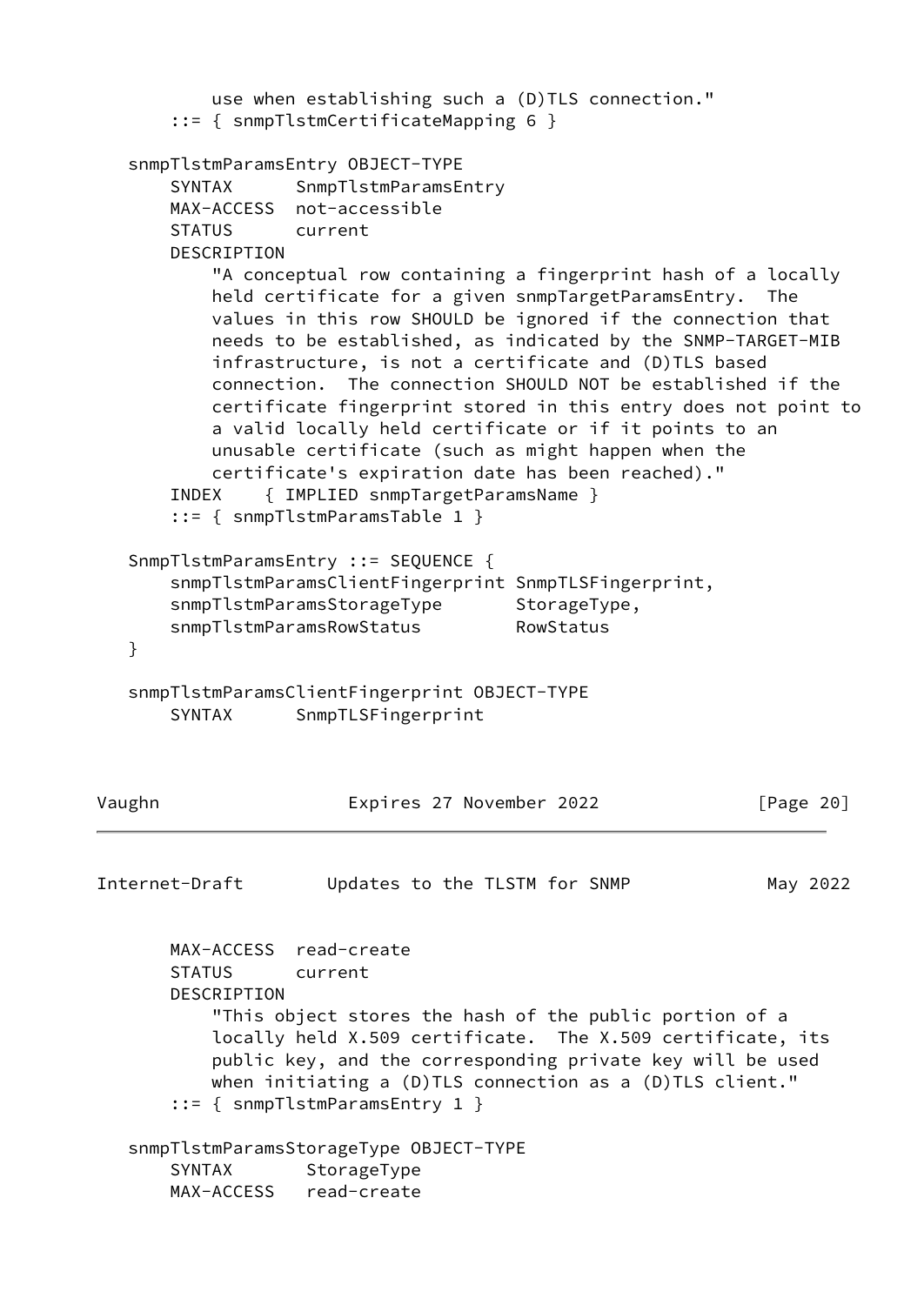STATUS current DESCRIPTION "The storage type for this conceptual row. Conceptual rows having the value 'permanent' need not allow write-access to any columnar objects in the row." DEFVAL { nonVolatile } ::= { snmpTlstmParamsEntry 2 } snmpTlstmParamsRowStatus OBJECT-TYPE SYNTAX RowStatus MAX-ACCESS read-create STATUS current DESCRIPTION "The status of this conceptual row. This object MAY be used to create or remove rows from this table. To create a row in this table, an administrator MUST set this object to either createAndGo(4) or createAndWait(5). Until instances of all corresponding columns are appropriately configured, the value of the corresponding instance of the snmpTlstmParamsRowStatus column is notReady(3). In particular, a newly created row cannot be made active until the corresponding snmpTlstmParamsClientFingerprint column has been set. The snmpTlstmParamsClientFingerprint object MUST NOT be modified while the value of this object is  $active(1)$ . An attempt to set these objects while the value of snmpTlstmParamsRowStatus is active(1) will result in an inconsistentValue error." ::= { snmpTlstmParamsEntry 3 } snmpTlstmAddrCount OBJECT-TYPE Vaughn Expires 27 November 2022 [Page 21] Internet-Draft Updates to the TLSTM for SNMP May 2022 SYNTAX Gauge32 MAX-ACCESS read-only

 DESCRIPTION "A count of the number of entries in the snmpTlstmAddrTable."

STATUS current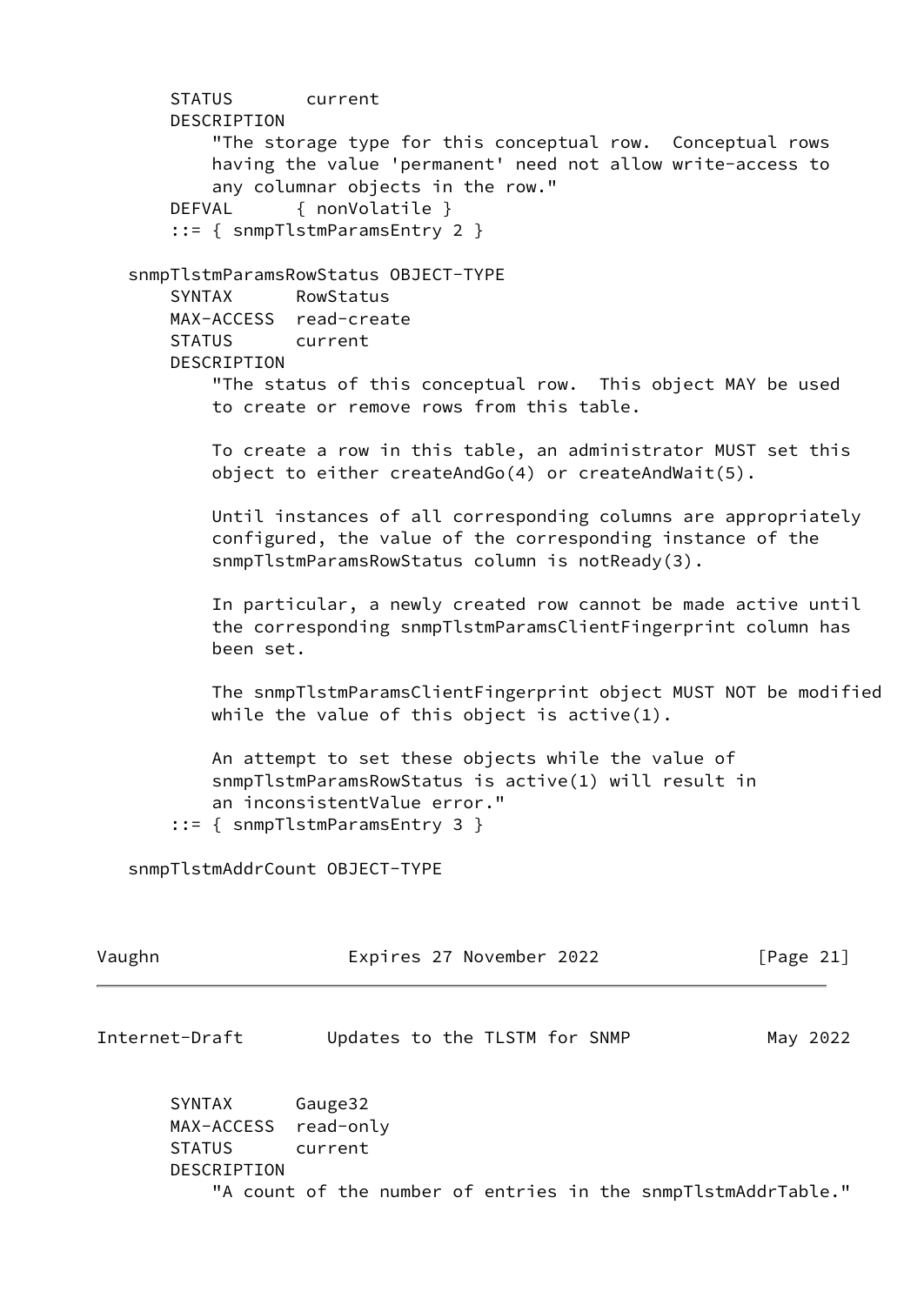::= { snmpTlstmCertificateMapping 7 } snmpTlstmAddrTableLastChanged OBJECT-TYPE SYNTAX TimeStamp MAX-ACCESS read-only STATUS current DESCRIPTION "The value of sysUpTime.0 when the snmpTlstmAddrTable was last modified through any means, or 0 if it has not been modified since the command responder was started." ::= { snmpTlstmCertificateMapping 8 } snmpTlstmAddrTable OBJECT-TYPE SYNTAX SEQUENCE OF SnmpTlstmAddrEntry MAX-ACCESS not-accessible STATUS current DESCRIPTION "This table is used by a (D)TLS client when a (D)TLS connection is being set up using an entry in the SNMP-TARGET-MIB. It extends the SNMP-TARGET-MIB's snmpTargetAddrTable so that the client can verify that the correct server has been reached. This verification can use either a certificate fingerprint, or an identity authenticated via certification path validation. If there is an active row in this table corresponding to the entry in the SNMP-TARGET-MIB that was used to establish the connection, and the row's snmpTlstmAddrServerFingerprint column has non-empty value, then the server's presented certificate is compared with the snmpTlstmAddrServerFingerprint value (and the snmpTlstmAddrServerIdentity column is ignored). If the fingerprint matches, the verification has succeeded. If the fingerprint does not match, then the connection MUST be closed. If the server's presented certificate has passed certification path validation [[RFC5280](https://datatracker.ietf.org/doc/pdf/rfc5280)] to a configured trust anchor, and an active row exists with a zero-length snmpTlstmAddrServerFingerprint value, then the snmpTlstmAddrServerIdentity column contains the expected host name. This expected host name is then compared against

Vaughn Expires 27 November 2022 [Page 22]

Internet-Draft Updates to the TLSTM for SNMP May 2022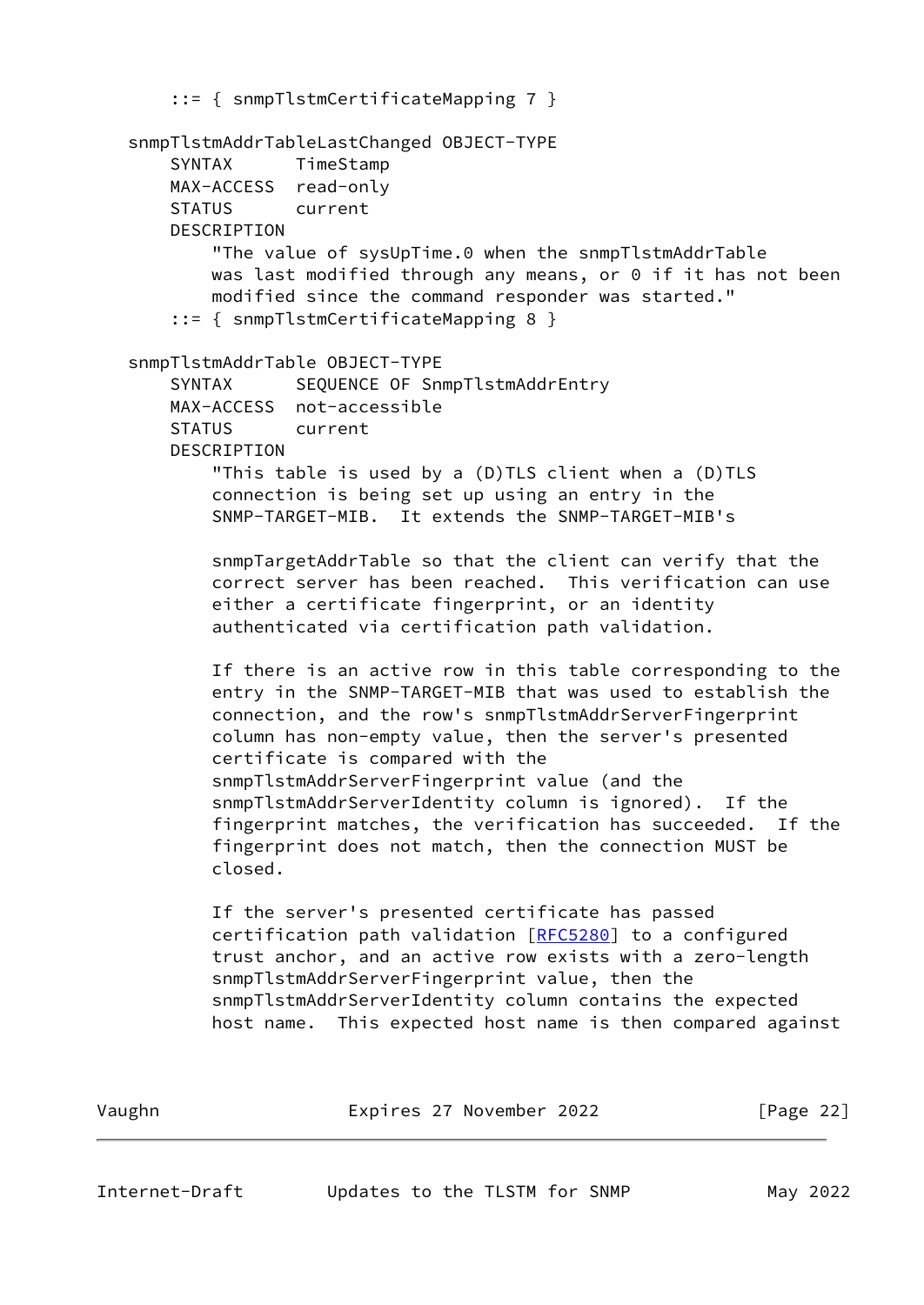the server's certificate as follows:

 - Implementations MUST support matching the expected host name against a dNSName in the subjectAltName extension field and MAY support checking the name against the CommonName portion of the subject distinguished name.

 - The '\*' (ASCII 0x2a) wildcard character is allowed in the dNSName of the subjectAltName extension (and in common name, if used to store the host name), but only as the left-most (least significant) DNS label in that value. This wildcard matches any left-most DNS label in the server name. That is, the subject \*.example.com matches the server names a.example.com and b.example.com, but does not match example.com or a.b.example.com. Implementations MUST support wildcards in certificates as specified above, but MAY provide a configuration option to disable them.

 - If the locally configured name is an internationalized domain name, conforming implementations MUST convert it to the ASCII Compatible Encoding (ACE) format for performing comparisons, as specified in **Section [7 of \[RFC5280\]](https://datatracker.ietf.org/doc/pdf/rfc5280#section-7)**.

 If the expected host name fails these conditions then the connection MUST be closed.

 If there is no row in this table corresponding to the entry in the SNMP-TARGET-MIB and the server can be authorized by another, implementation-dependent means, then the connection MAY still proceed."

::= { snmpTlstmCertificateMapping 9 }

snmpTlstmAddrEntry OBJECT-TYPE

 SYNTAX SnmpTlstmAddrEntry MAX-ACCESS not-accessible STATUS current DESCRIPTION

> "A conceptual row containing a copy of a certificate's fingerprint for a given snmpTargetAddrEntry. The values in this row SHOULD be ignored if the connection that needs to be established, as indicated by the SNMP-TARGET-MIB infrastructure, is not a (D)TLS based connection. If an snmpTlstmAddrEntry exists for a given snmpTargetAddrEntry, then the presented server certificate MUST match or the connection MUST NOT be established. If a row in this table does not exist to match an snmpTargetAddrEntry row, then the connection SHOULD still proceed if some other certificate validation path algorithm  $(e.g., RFC 5280)$  $(e.g., RFC 5280)$  $(e.g., RFC 5280)$  can be used."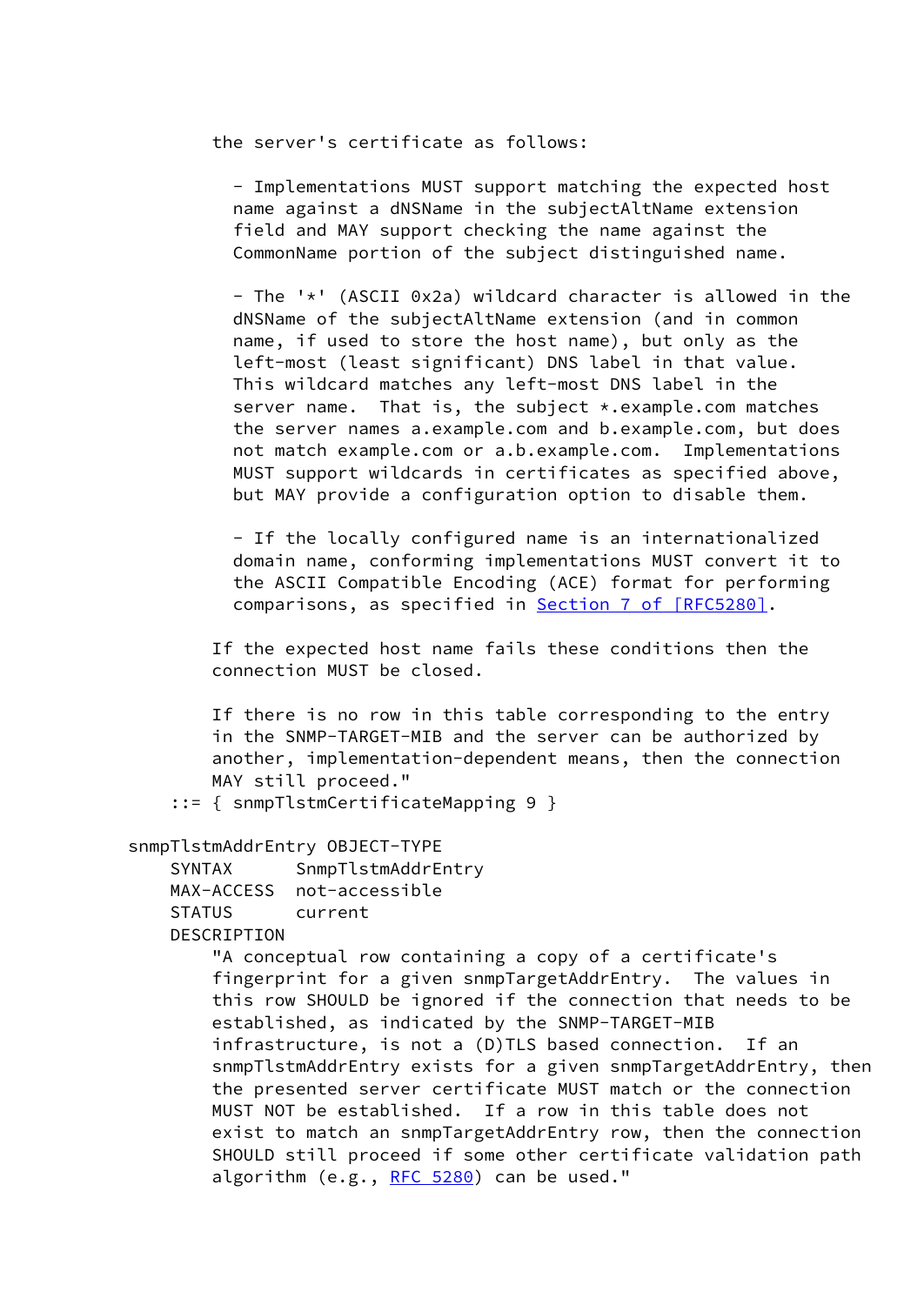```
Internet-Draft Updates to the TLSTM for SNMP May 2022
       INDEX { IMPLIED snmpTargetAddrName }
       ::= { snmpTlstmAddrTable 1 }
   SnmpTlstmAddrEntry ::= SEQUENCE {
       snmpTlstmAddrServerFingerprint SnmpTLSFingerprint,
      snmpTlstmAddrServerIdentity SnmpAdminString,
      snmpTlstmAddrStorageType StorageType,
      snmpTlstmAddrRowStatus RowStatus
   }
   snmpTlstmAddrServerFingerprint OBJECT-TYPE
      SYNTAX SnmpTLSFingerprint
       MAX-ACCESS read-create
       STATUS current
       DESCRIPTION
           "A cryptographic hash of a public X.509 certificate. This
           object should store the hash of the public X.509 certificate
           that the remote server should present during the (D)TLS
           connection setup. The fingerprint of the presented
           certificate and this hash value MUST match exactly or the
           connection MUST NOT be established."
       DEFVAL { "" }
       ::= { snmpTlstmAddrEntry 1 }
   snmpTlstmAddrServerIdentity OBJECT-TYPE
       SYNTAX SnmpAdminString
       MAX-ACCESS read-create
       STATUS current
       DESCRIPTION
           "The reference identity to check against the identity
           presented by the remote system."
       DEFVAL { "" }
       ::= { snmpTlstmAddrEntry 2 }
   snmpTlstmAddrStorageType OBJECT-TYPE
      SYNTAX StorageType
       MAX-ACCESS read-create
       STATUS current
       DESCRIPTION
           "The storage type for this conceptual row. Conceptual rows
           having the value 'permanent' need not allow write-access to
           any columnar objects in the row."
```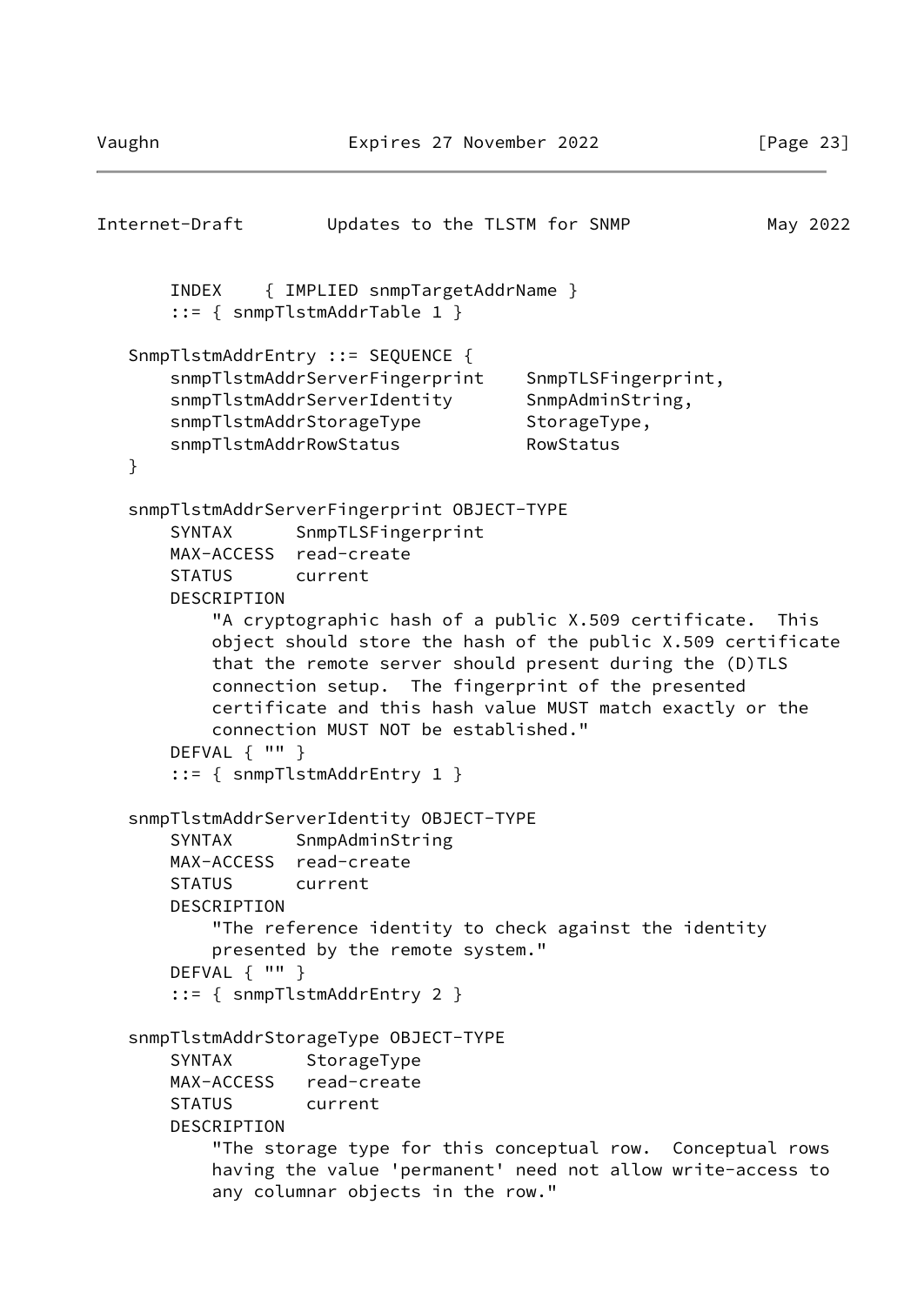DEFVAL { nonVolatile } ::= { snmpTlstmAddrEntry 3 }

 snmpTlstmAddrRowStatus OBJECT-TYPE SYNTAX RowStatus MAX-ACCESS read-create

Vaughn **Expires 27 November 2022** [Page 24]

Internet-Draft Updates to the TLSTM for SNMP May 2022

 STATUS current DESCRIPTION "The status of this conceptual row. This object may be used to create or remove rows from this table.

 To create a row in this table, an administrator MUST set this object to either createAndGo(4) or createAndWait(5).

 Until instances of all corresponding columns are appropriately configured, the value of the corresponding instance of the snmpTlstmAddrRowStatus column is notReady(3).

 In particular, a newly created row cannot be made active until the corresponding snmpTlstmAddrServerFingerprint column has been set.

 Rows MUST NOT be active if the snmpTlstmAddrServerFingerprint column is blank and the snmpTlstmAddrServerIdentity is set to '\*' since this would insecurely accept any presented certificate.

 The snmpTlstmAddrServerFingerprint object MUST NOT be modified while the value of this object is  $active(1)$ .

 An attempt to set these objects while the value of snmpTlstmAddrRowStatus is active(1) will result in an inconsistentValue error."

::= { snmpTlstmAddrEntry 4 }

 -- \*\*\*\*\*\*\*\*\*\*\*\*\*\*\*\*\*\*\*\*\*\*\*\*\*\*\*\*\*\*\*\*\*\*\*\*\*\*\*\*\*\*\*\*\*\*\*\* snmpTlstmNotifications - Notifications Information -- \*\*\*\*\*\*\*\*\*\*\*\*\*\*\*\*\*\*\*\*\*\*\*\*\*\*\*\*\*\*\*\*\*\*\*\*\*\*\*\*\*\*\*\*\*\*\*\*

snmpTlstmServerCertificateUnknown NOTIFICATION-TYPE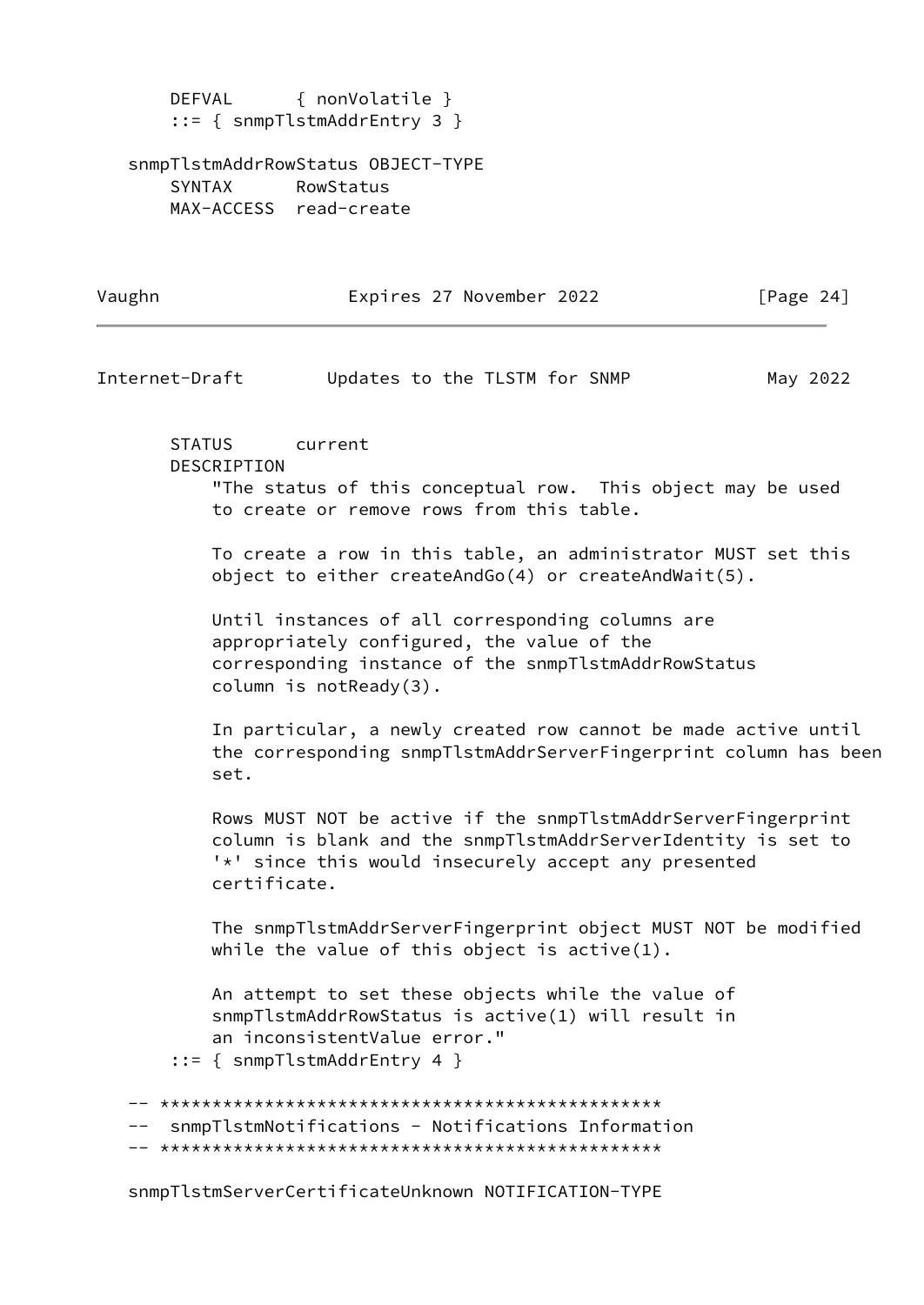OBJECTS { snmpTlstmSessionUnknownServerCertificate } STATUS current DESCRIPTION "Notification that the server certificate presented by an SNMP over (D)TLS server was invalid because no configured fingerprint or CA was acceptable to validate it. This may be because there was no entry in the snmpTlstmAddrTable or because no path could be found to known Certification Authority. To avoid notification loops, this notification MUST NOT be sent to servers that themselves have triggered the notification." Vaughn Expires 27 November 2022 [Page 25] Internet-Draft Updates to the TLSTM for SNMP May 2022 ::= { snmpTlstmNotifications 1 } snmpTlstmServerInvalidCertificate NOTIFICATION-TYPE OBJECTS { snmpTlstmAddrServerFingerprint, snmpTlstmSessionInvalidServerCertificates} STATUS current DESCRIPTION "Notification that the server certificate presented by an SNMP over (D)TLS server could not be validated even if the fingerprint or expected validation path was known. That is, a cryptographic validation error occurred during certificate validation processing. To avoid notification loops, this notification MUST NOT be sent to servers that themselves have triggered the notification." ::= { snmpTlstmNotifications 2 } -- \*\*\*\*\*\*\*\*\*\*\*\*\*\*\*\*\*\*\*\*\*\*\*\*\*\*\*\*\*\*\*\*\*\*\*\*\*\*\*\*\*\*\*\*\*\*\*\* -- snmpTlstmCompliances - Conformance Information -- \*\*\*\*\*\*\*\*\*\*\*\*\*\*\*\*\*\*\*\*\*\*\*\*\*\*\*\*\*\*\*\*\*\*\*\*\*\*\*\*\*\*\*\*\*\*\*\* snmpTlstmCompliances OBJECT IDENTIFIER ::= { snmpTlstmConformance 1 } snmpTlstmGroups OBJECT IDENTIFIER ::= { snmpTlstmConformance 2 } -- \*\*\*\*\*\*\*\*\*\*\*\*\*\*\*\*\*\*\*\*\*\*\*\*\*\*\*\*\*\*\*\*\*\*\*\*\*\*\*\*\*\*\*\*\*\*\*\* -- Compliance statements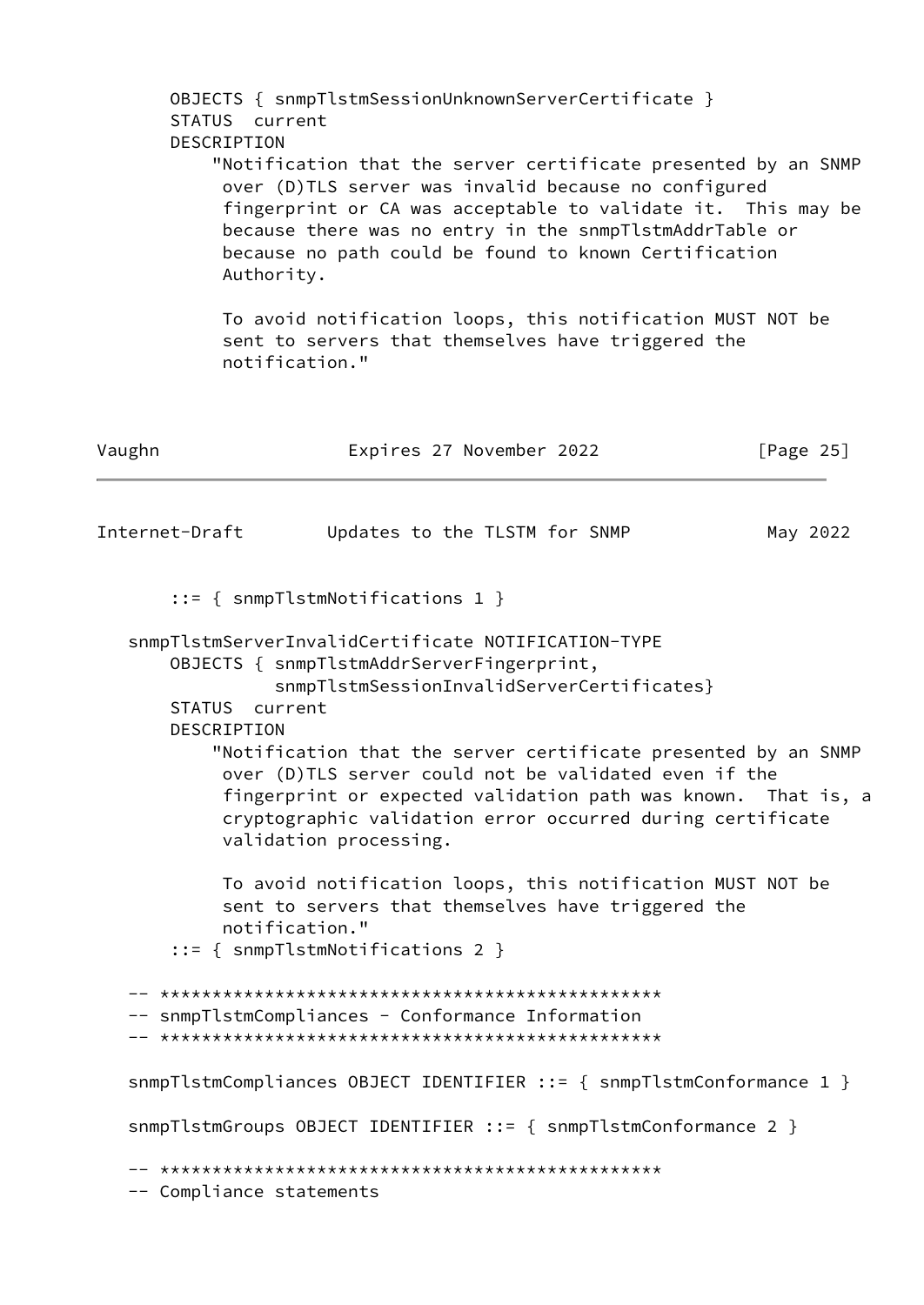```
 -- ************************************************
    snmpTlstmCompliance MODULE-COMPLIANCE
        STATUS current
        DESCRIPTION
            "The compliance statement for SNMP engines that support the
            SNMP-TLS-TM-MIB"
        MODULE
            MANDATORY-GROUPS { snmpTlstmStatsGroup,
                               snmpTlstmIncomingGroup,
                               snmpTlstmOutgoingGroup,
                               snmpTlstmNotificationGroup }
        ::= { snmpTlstmCompliances 1 }
    -- ************************************************
    -- Units of conformance
    -- ************************************************
    snmpTlstmStatsGroup OBJECT-GROUP
        OBJECTS {
            snmpTlstmSessionOpens,
Vaughn Expires 27 November 2022 [Page 26]
Internet-Draft Updates to the TLSTM for SNMP May 2022
            snmpTlstmSessionClientCloses,
            snmpTlstmSessionOpenErrors,
            snmpTlstmSessionAccepts,
            snmpTlstmSessionServerCloses,
            snmpTlstmSessionNoSessions,
            snmpTlstmSessionInvalidClientCertificates,
            snmpTlstmSessionUnknownServerCertificate,
            snmpTlstmSessionInvalidServerCertificates,
            snmpTlstmSessionInvalidCaches
        }
        STATUS current
        DESCRIPTION
            "A collection of objects for maintaining
            statistical information of an SNMP engine that
            implements the SNMP TLS Transport Model."
        ::= { snmpTlstmGroups 1 }
    snmpTlstmIncomingGroup OBJECT-GROUP
        OBJECTS {
            snmpTlstmCertToTSNCount,
            snmpTlstmCertToTSNTableLastChanged,
```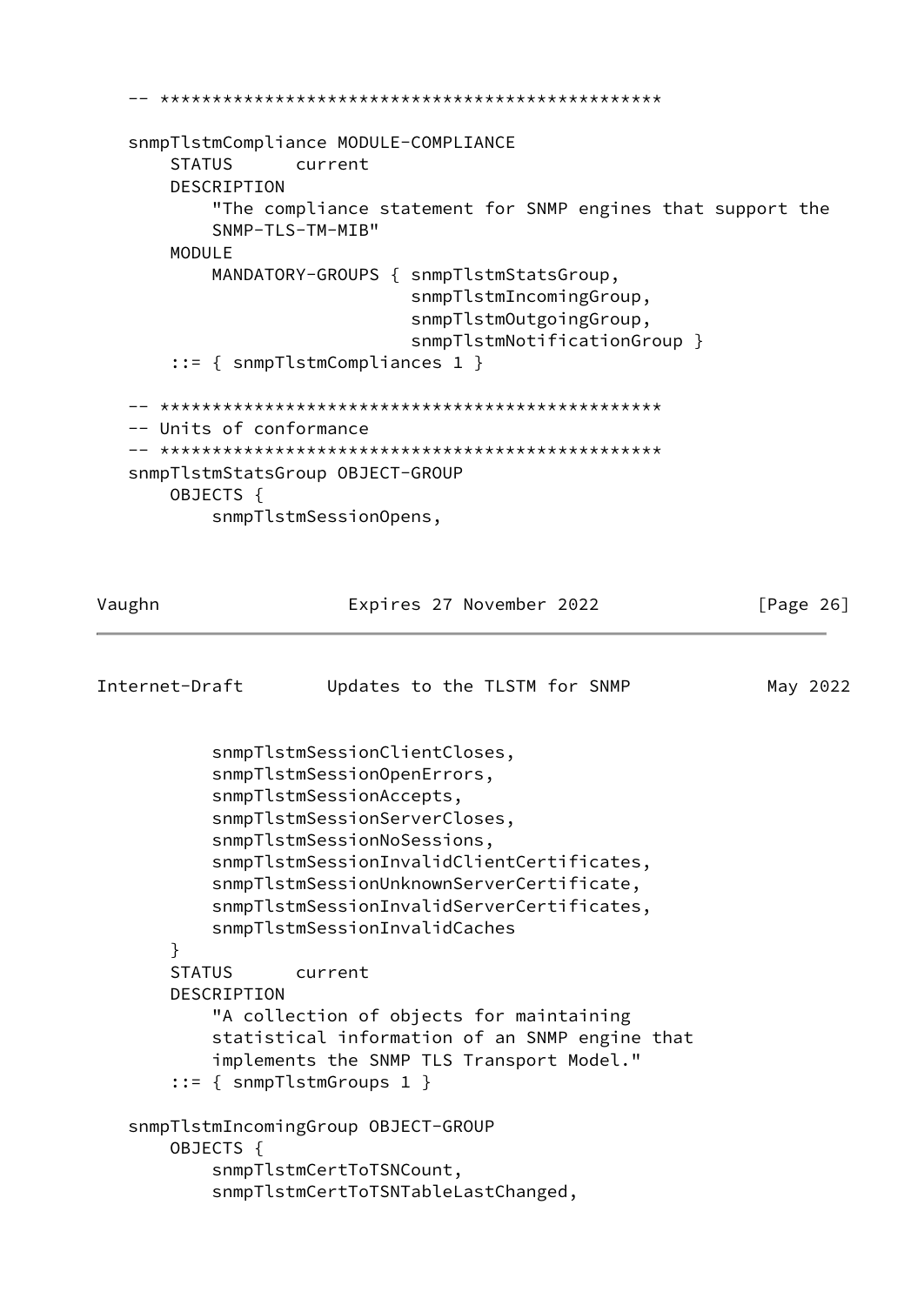```
 snmpTlstmCertToTSNFingerprint,
            snmpTlstmCertToTSNMapType,
            snmpTlstmCertToTSNData,
            snmpTlstmCertToTSNStorageType,
            snmpTlstmCertToTSNRowStatus
        }
        STATUS current
        DESCRIPTION
            "A collection of objects for maintaining
            incoming connection certificate mappings to
            tmSecurityNames of an SNMP engine that implements the
            SNMP TLS Transport Model."
        ::= { snmpTlstmGroups 2 }
    snmpTlstmOutgoingGroup OBJECT-GROUP
        OBJECTS {
            snmpTlstmParamsCount,
            snmpTlstmParamsTableLastChanged,
            snmpTlstmParamsClientFingerprint,
            snmpTlstmParamsStorageType,
            snmpTlstmParamsRowStatus,
            snmpTlstmAddrCount,
            snmpTlstmAddrTableLastChanged,
            snmpTlstmAddrServerFingerprint,
            snmpTlstmAddrServerIdentity,
            snmpTlstmAddrStorageType,
            snmpTlstmAddrRowStatus
Vaughn Expires 27 November 2022 [Page 27]
Internet-Draft Updates to the TLSTM for SNMP May 2022
        }
        STATUS current
        DESCRIPTION
            "A collection of objects for maintaining
            outgoing connection certificates to use when opening
            connections as a result of SNMP-TARGET-MIB settings."
        ::= { snmpTlstmGroups 3 }
    snmpTlstmNotificationGroup NOTIFICATION-GROUP
        NOTIFICATIONS {
            snmpTlstmServerCertificateUnknown,
            snmpTlstmServerInvalidCertificate
        }
        STATUS current
```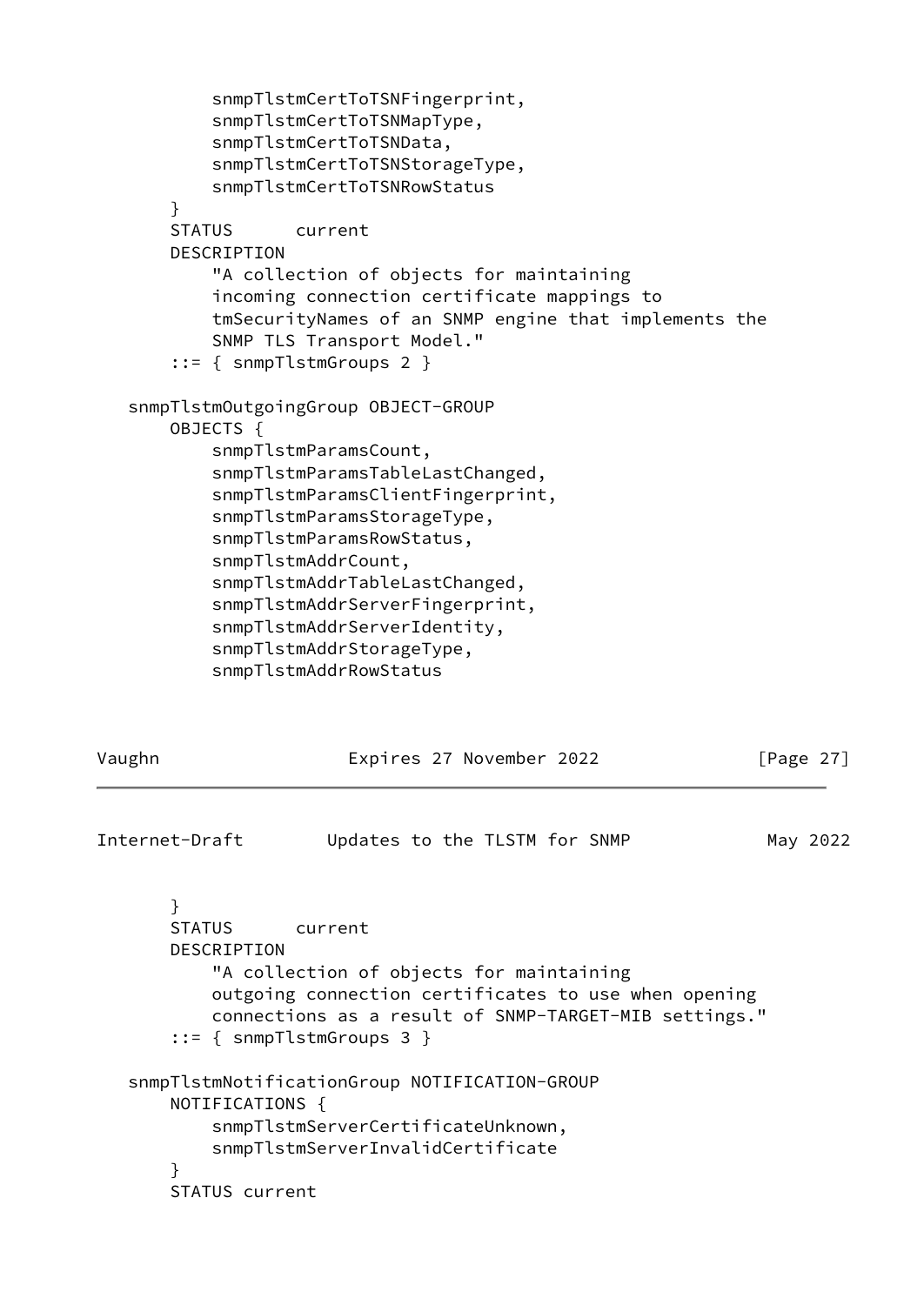```
 DESCRIPTION
     "Notifications"
 ::= { snmpTlstmGroups 4 }
```
END

<span id="page-31-0"></span>[5](#page-31-0). Security Considerations

 This document updates a transport model that permits SNMP to utilize (D)TLS security services. The security threats and how the TLS transport model mitigates these threats are covered throughout this document and in [\[RFC6353](https://datatracker.ietf.org/doc/pdf/rfc6353)]. Security considerations for TLS are described in Section 10 and Appendix E of TLS 1.3 [[RFC8446](https://datatracker.ietf.org/doc/pdf/rfc8446)].

 SNMP versions prior to SNMPv3 did not include adequate security. Even if the network itself is secure (for example, by using IPsec), even then, there is no control as to who on the secure network is allowed to access and GET/SET (read/change/create/delete) the objects in this MIB module.

 It is RECOMMENDED that only SNMPv3 messages using the Transport Security Model (TSM) or another secure-transport aware security model be sent over the TLSTM transport.

<span id="page-31-1"></span>[6](#page-31-1). IANA Considerations

 IANA is asked to create a new registry called the SNMP-TLSTM HashAlgorithm Registry in the Structure of Management Information (SMI) Numbers (MIB Module Registrations) Group and to update the proposed URL reference in the above MIB ( listed as "https://www.iana.org/assignments/smi-numbers/smi-numbers.xhtml" under SnmpTLSFingerprint), if needed, to accurately reflect its location.

Vaughn Expires 27 November 2022 [Page 28]

<span id="page-31-2"></span>Internet-Draft Updates to the TLSTM for SNMP May 2022

 The registry should have the following fields: value, description, recommended, and reference. The range of values is zero to 255, with initial assignments shown in **Section 2.1</u>.** The "recommended" column indicates "Y" for hashing algorithms that are deemed to be acceptable for current use and "N" for hashing algorithms that reflect historical meanings that are not recommended (e.g., because they do not provide sufficient security for modern systems). A blank field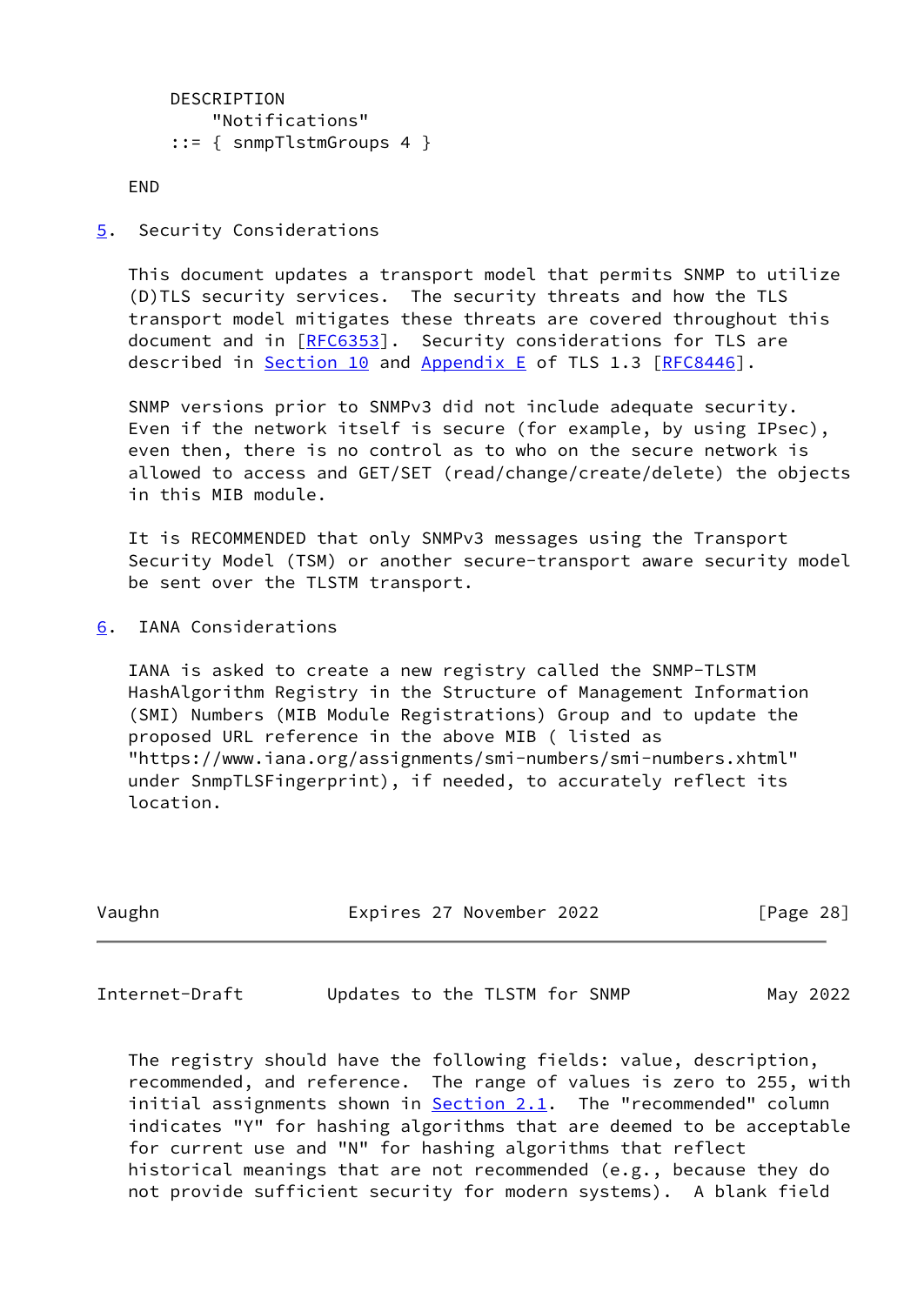indicates that no recommendation is made (e.g., because the value is reserved or left for private use).

 The policy for updates is Expert Review. The expert should consult the Security Area, e.g. via the mailing list of the TLS WG (the initial values of this registry are taken from an existing TLS Registry so the TLS WG would seem the best fit for this).

 While future additions to the IANA TLS HashAlgorithm Registry are not expected, any future addition to the IANA TLS HashAlgorithm Registry MUST be consistent with the values assigned in the IANA SNMP-TLSTM HashAlgorithm Registry.

<span id="page-32-0"></span>[7](#page-32-0). Acknowledgements

 This document is based on [[RFC6353](https://datatracker.ietf.org/doc/pdf/rfc6353)]. This document was reviewed by the following people who helped provide useful comments: Michaela Vanderveen, Joe Clarke, Jurgen Schonwalder, and Tom Petch

- <span id="page-32-1"></span>[8](#page-32-1). References
- <span id="page-32-2"></span>[8.1](#page-32-2). Normative References
	- [RFC2119] Bradner, S., "Key words for use in RFCs to Indicate Requirement Levels", [BCP 14](https://datatracker.ietf.org/doc/pdf/bcp14), [RFC 2119](https://datatracker.ietf.org/doc/pdf/rfc2119), DOI 10.17487/RFC2119, March 1997, <[https://www.rfc-editor.org/info/rfc2119>](https://www.rfc-editor.org/info/rfc2119).
	- [RFC5280] Cooper, D., Santesson, S., Farrell, S., Boeyen, S., Housley, R., and W. Polk, "Internet X.509 Public Key Infrastructure Certificate and Certificate Revocation List (CRL) Profile", [RFC 5280,](https://datatracker.ietf.org/doc/pdf/rfc5280) DOI 10.17487/RFC5280, May 2008, <[https://www.rfc-editor.org/info/rfc5280>](https://www.rfc-editor.org/info/rfc5280).
	- [RFC6353] Hardaker, W., "Transport Layer Security (TLS) Transport Model for the Simple Network Management Protocol (SNMP)", STD 78, [RFC 6353,](https://datatracker.ietf.org/doc/pdf/rfc6353) DOI 10.17487/RFC6353, July 2011, <[https://www.rfc-editor.org/info/rfc6353>](https://www.rfc-editor.org/info/rfc6353).

| Expires 27 November 2022<br>Vaughn | [Page 29] |
|------------------------------------|-----------|
|------------------------------------|-----------|

Internet-Draft Updates to the TLSTM for SNMP May 2022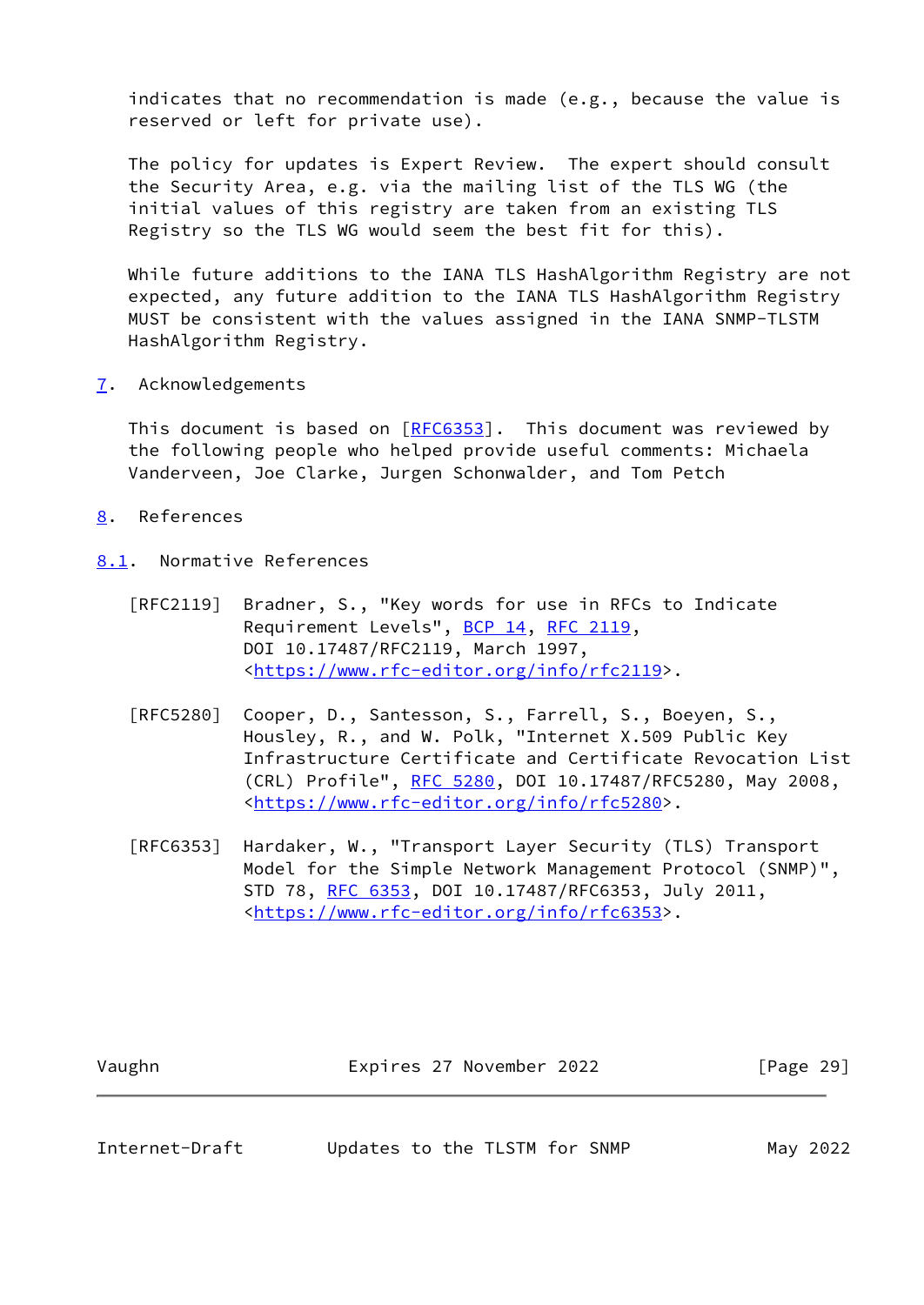- [RFC8446] Rescorla, E., "The Transport Layer Security (TLS) Protocol Version 1.3", [RFC 8446](https://datatracker.ietf.org/doc/pdf/rfc8446), DOI 10.17487/RFC8446, August 2018, <[https://www.rfc-editor.org/info/rfc8446>](https://www.rfc-editor.org/info/rfc8446).
- [RFC8996] Moriarty, K. and S. Farrell, "Deprecating TLS 1.0 and TLS 1.1", [BCP 195](https://datatracker.ietf.org/doc/pdf/bcp195), [RFC 8996](https://datatracker.ietf.org/doc/pdf/rfc8996), DOI 10.17487/RFC8996, March 2021, <[https://www.rfc-editor.org/info/rfc8996>](https://www.rfc-editor.org/info/rfc8996).
- [RFC9147] Rescorla, E., Tschofenig, H., and N. Modadugu, "The Datagram Transport Layer Security (DTLS) Protocol Version 1.3", [RFC 9147](https://datatracker.ietf.org/doc/pdf/rfc9147), DOI 10.17487/RFC9147, April 2022, <[https://www.rfc-editor.org/info/rfc9147>](https://www.rfc-editor.org/info/rfc9147).
- <span id="page-33-0"></span> [STD62] Harrington, D., Presuhn, R., and B. Wijnen, "An Architecture for Describing Simple Network Management Protocol (SNMP) Management Frameworks", STD 62, [RFC 3411,](https://datatracker.ietf.org/doc/pdf/rfc3411) December 2002.

 Case, J., Harrington, D., Presuhn, R., and B. Wijnen, "Message Processing and Dispatching for the Simple Network Management Protocol (SNMP)", STD 62, [RFC 3412](https://datatracker.ietf.org/doc/pdf/rfc3412), December 2002.

 Levi, D., Meyer, P., and B. Stewart, "Simple Network Management Protocol (SNMP) Applications", STD 62, [RFC 3413,](https://datatracker.ietf.org/doc/pdf/rfc3413) December 2002.

 Blumenthal, U. and B. Wijnen, "User-based Security Model (USM) for version 3 of the Simple Network Management Protocol (SNMPv3)", STD 62, [RFC 3414,](https://datatracker.ietf.org/doc/pdf/rfc3414) December 2002.

 Wijnen, B., Presuhn, R., and K. McCloghrie, "View-based Access Control Model (VACM) for the Simple Network Management Protocol (SNMP)", STD 62, [RFC 3415](https://datatracker.ietf.org/doc/pdf/rfc3415), December 2002.

 Presuhn, R., Ed., "Version 2 of the Protocol Operations for the Simple Network Management Protocol (SNMP)", STD 62, [RFC 3416,](https://datatracker.ietf.org/doc/pdf/rfc3416) December 2002.

 Presuhn, R., Ed., "Transport Mappings for the Simple Network Management Protocol (SNMP)", STD 62, [RFC 3417](https://datatracker.ietf.org/doc/pdf/rfc3417), December 2002.

 Presuhn, R., Ed., "Management Information Base (MIB) for the Simple Network Management Protocol (SNMP)", STD 62, [RFC 3418,](https://datatracker.ietf.org/doc/pdf/rfc3418) December 2002.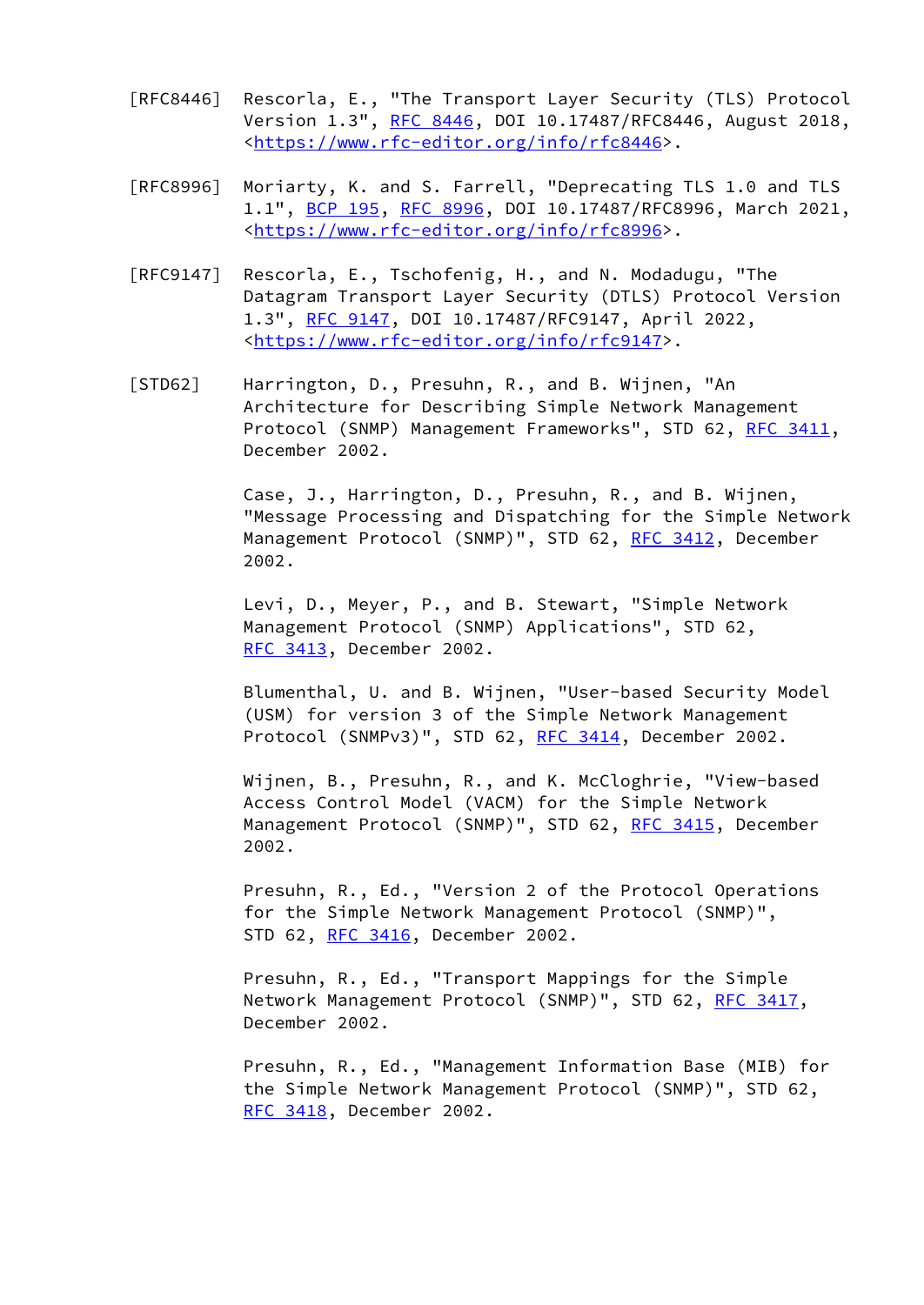<span id="page-34-1"></span>

|  |  |                               | May 2022 |
|--|--|-------------------------------|----------|
|  |  | Updates to the TLSTM for SNMP |          |

#### <span id="page-34-0"></span>[8.2](#page-34-0). Informative References

- [RFC5246] Dierks, T. and E. Rescorla, "The Transport Layer Security (TLS) Protocol Version 1.2", [RFC 5246](https://datatracker.ietf.org/doc/pdf/rfc5246), DOI 10.17487/RFC5246, August 2008, <[https://www.rfc-editor.org/info/rfc5246>](https://www.rfc-editor.org/info/rfc5246).
- [STD58] McCloghrie, K., Ed., Perkins, D., Ed., and J. Schoenwaelder, Ed., "Structure of Management Information Version 2 (SMIv2)", STD 58, [RFC 2578,](https://datatracker.ietf.org/doc/pdf/rfc2578) April 1999.

 McCloghrie, K., Ed., Perkins, D., Ed., and J. Schoenwaelder, Ed., "Textual Conventions for SMIv2", STD 58, [RFC 2579,](https://datatracker.ietf.org/doc/pdf/rfc2579) April 1999.

 McCloghrie, K., Ed., Perkins, D., Ed., and J. Schoenwaelder, Ed., "Conformance Statements for SMIv2", STD 58, [RFC 2580,](https://datatracker.ietf.org/doc/pdf/rfc2580) April 1999.

Author's Address

 Kenneth Vaughn (editor) Trevilon LLC 6606 FM 1488 RD Suite 148-503 Magnolia, TX 77354 United States of America Phone: +1 571 331 5670 Email: kvaughn@trevilon.com